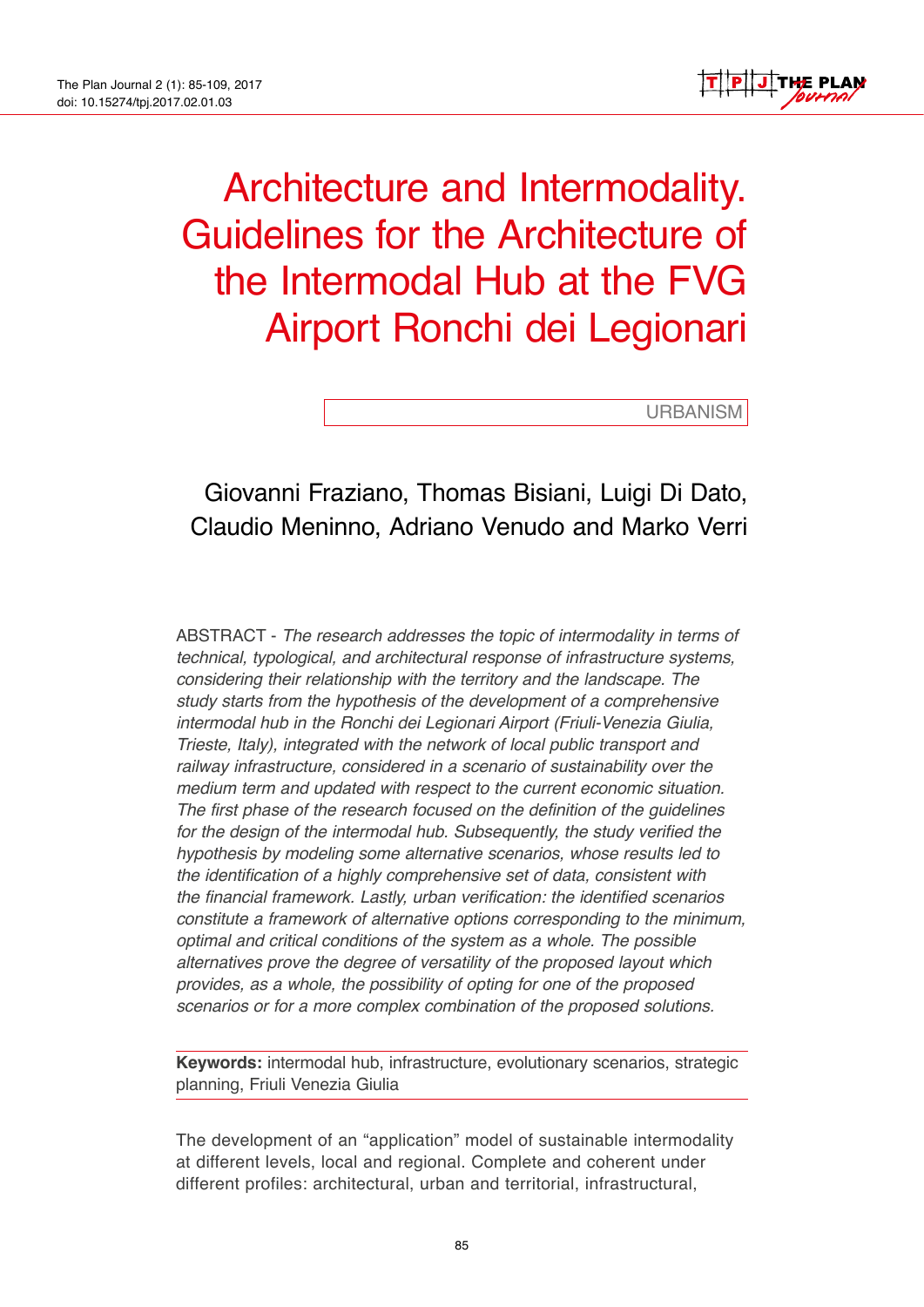economic, managerial and organizational. It is the final outcome of the operational research that has led, through a two-year commitment, to the definition of the guidelines necessary for the architectural configuration of the Intermodal Hub annexed to the FVG Ronchi dei Legionari Airport.

The research, the results of which have been widely recognized at the national and international level, has proved to be fundamental for the development of the final design of the Hub and therefore for the subsequent implementation phases. The term "operational," in this experience, applies to the influence and the direct impact of a process of knowledge and formulation of the project, divided into analytical, interpretative and technical verification phases, avoiding any insistence and/or entrenchment in the definition of abstract models, or in selfserving logic.

The study of the material context and the territorial systems, with particular reference to urban, landscape, environmental, hydro geological and airfield statutory constraints was followed by analysis of the infrastructure system and the main connected networks. The study of flows and relations with the different territorial dynamics affected by the Intermodal Hub. The assessment of costs and benefits attributable to the more relevant modality model, the definition and comparison of alternative layouts. The dimensioning of a functional executive program in relation to policy orientations aimed at forecasting the development of the FVG Airport in terms of growth of flows and extension of the user base as well as the confirmation of the same in its role of strategic infrastructure for the regional context.

Hence, the technical and regulatory pre-dimensioning of areas, structures, roads, car parks, technological artifacts, open spaces and formal devices. The feasibility assessments and performance verifications related to the capacity and service level of the infrastructure and annexed elements.

The simulation, or simulations, related to the architectural configuration of the parts and the elements constituting the complex whole. A second phase concerned the updating of the analyses and the territorial frame of reference as well as the configuration of transformation scenarios, in the medium and long-term: *Reversible minimum scenario, Optimal scenario or Standard Service Level and Crisis Scenario with the identification of the maximum sustainability potential of the infrastructure.* 

The definition of the guidelines, in essence the creation of the "rules of the game," was not, as it might seem looking at the chronological listing of the various phases, an arid and exhausting crossing of data with a reductionist logic, but rather the attempt to address the complexity and the importance of a topic that is multifaceted and rich in implications such as an infrastructure, and more generally the theoretical and experimental steps concerning the architectural and landscape design connected to such infrastructure, by testing tools and techniques, disciplines and economies, fields of study, practices, and even testing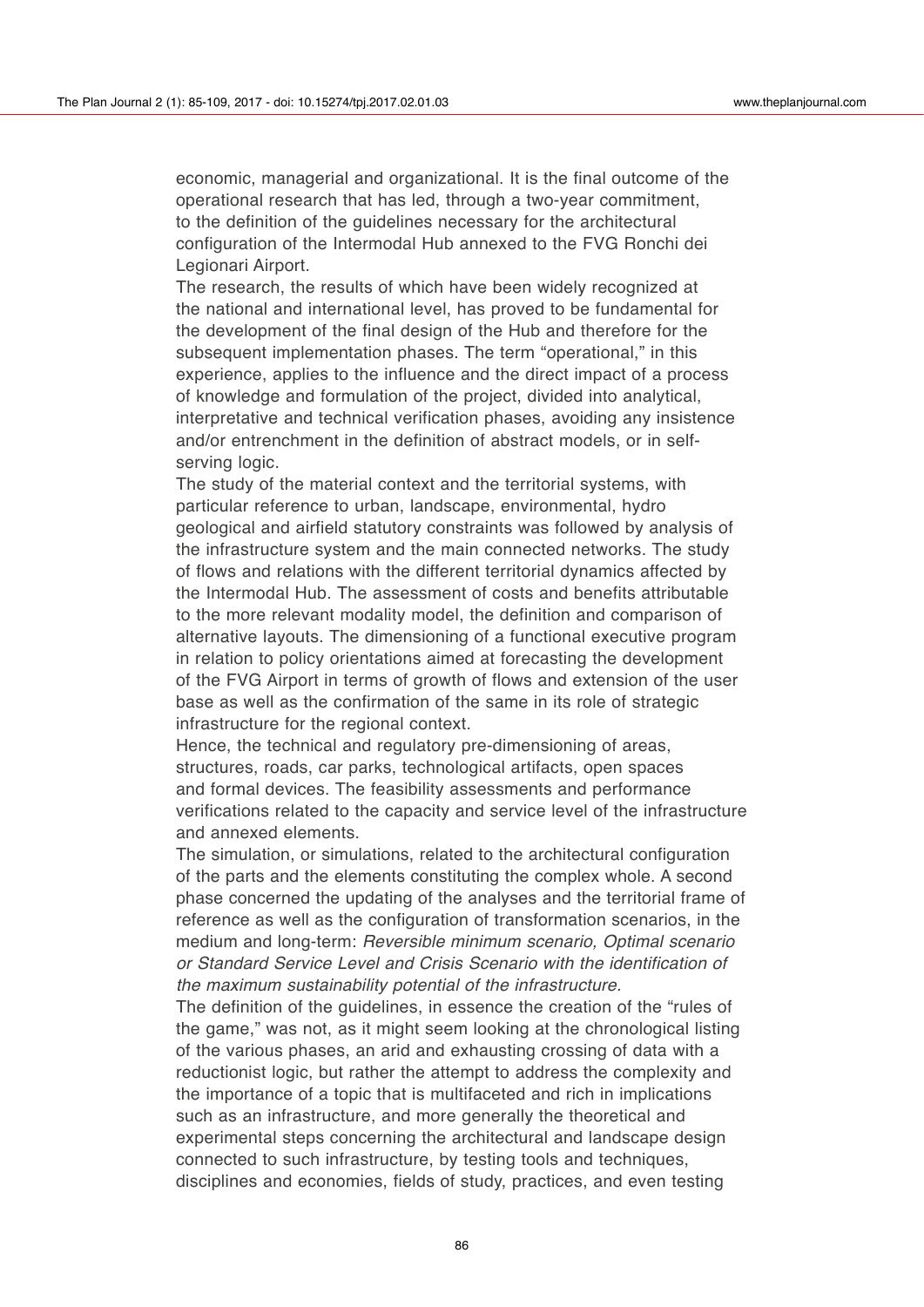

Figure 1. Macro area of the Intermodal hub adjacent to the Ronchi dei Legionari airport.

the authors, who are of different ages and have different skill sets, in a truly multi-disciplinary action.

An action that, with different technical approaches and expressions, leads to a synthesis of the study, reflection and exploration phases, and to a method that illustrates the entire scope of the project and that can be understood, interpreted and revisited. This value of general applicability represents a major academic achievement of this research, and it represents and constitutes a high expression of design capability.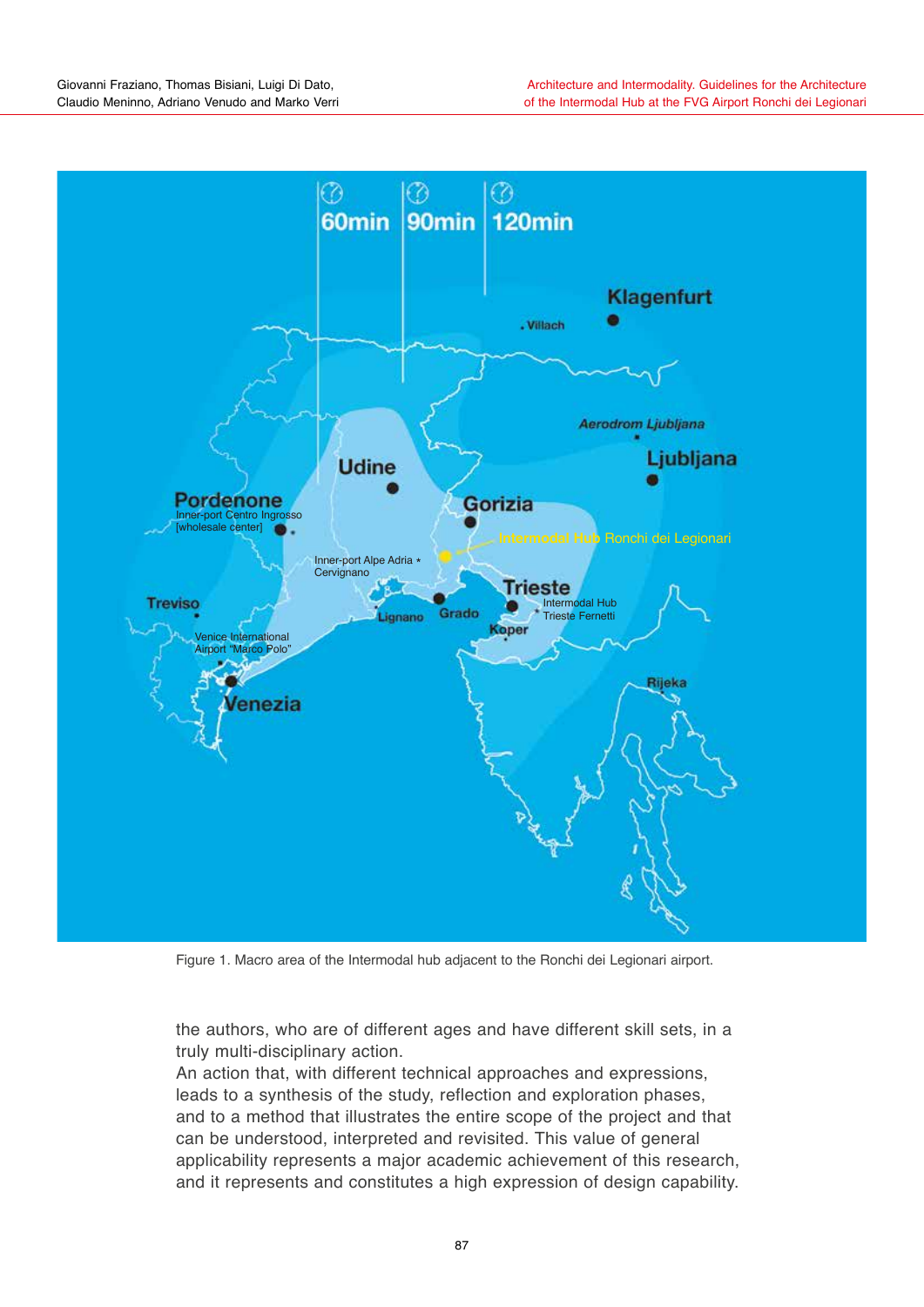

Figure 2. Micro context of the Intermodal hub including the Ronchi dei Legionari airport.

#### Research Program

The research includes the examination of the intermodality topic in terms of technical, typological and architectural response of the infrastructure systems, considering their relationship with the territory and the landscape.

Specifically related to the operational dimension, the research starts from the acquisition of a model of international scope comparable to the size, traffic flow and complexity of the regional airport of Ronchi dei Legionari, considered together with the annexed area as an object of study and a privileged field for experimentation and synthesis.

Divided into steps, the research leads to the definition of guidelines useful for the design of the intermodal exchange centre and the airport complex, with a high conceptual and qualitative profile, and to the configuration of an appropriate economic and functional feasibility, also considering sustainability aspects and environmental balance implications.

Hypothesis of the Study

The research has started from the hypothesis of the development of an intermodal hub connected to the Ronchi dei Legionari airport and integrated with the local road and rail public transport infrastructure, with reflections at the international level. The whole project has been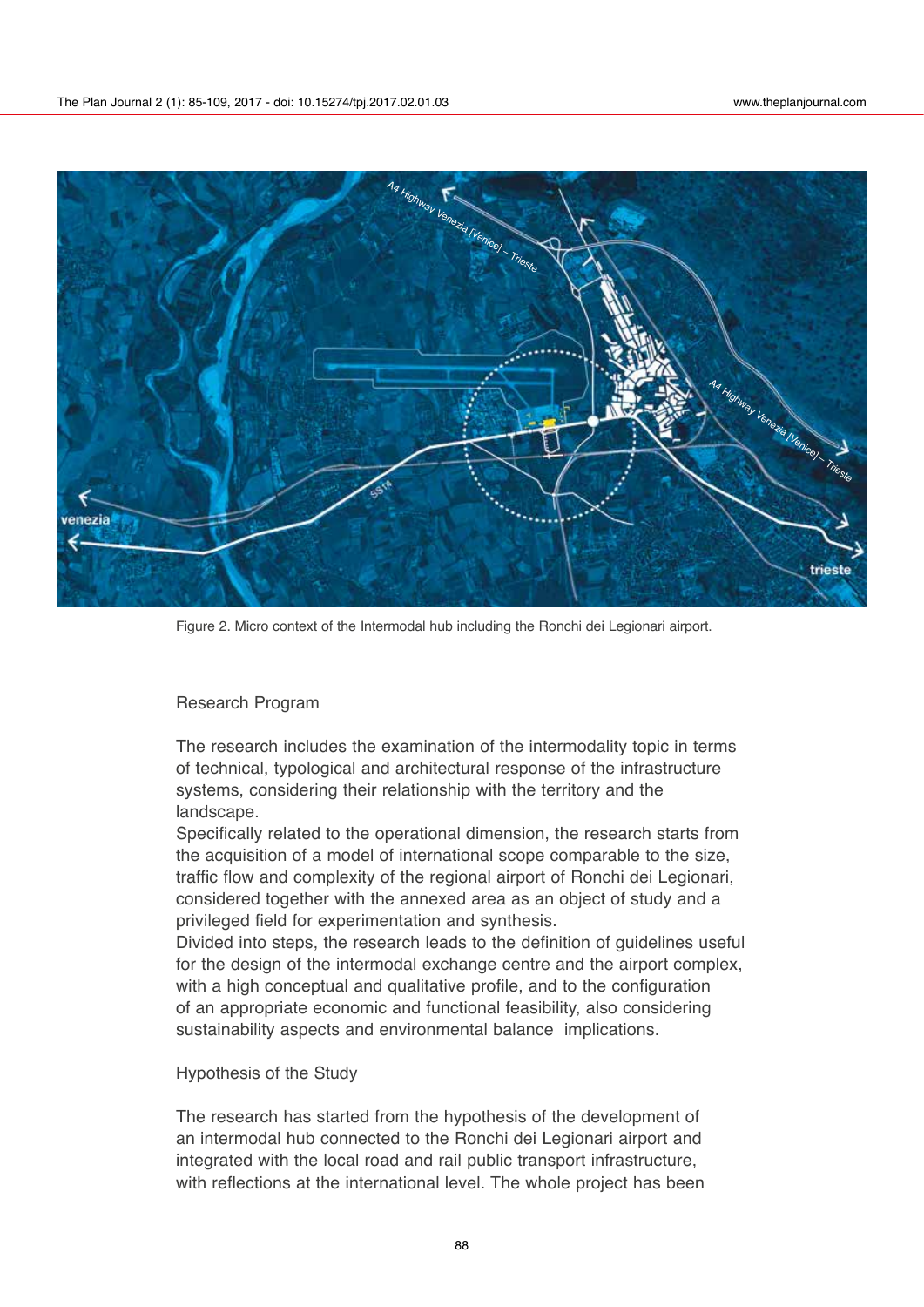

Figure 3. Master plan info-graphic.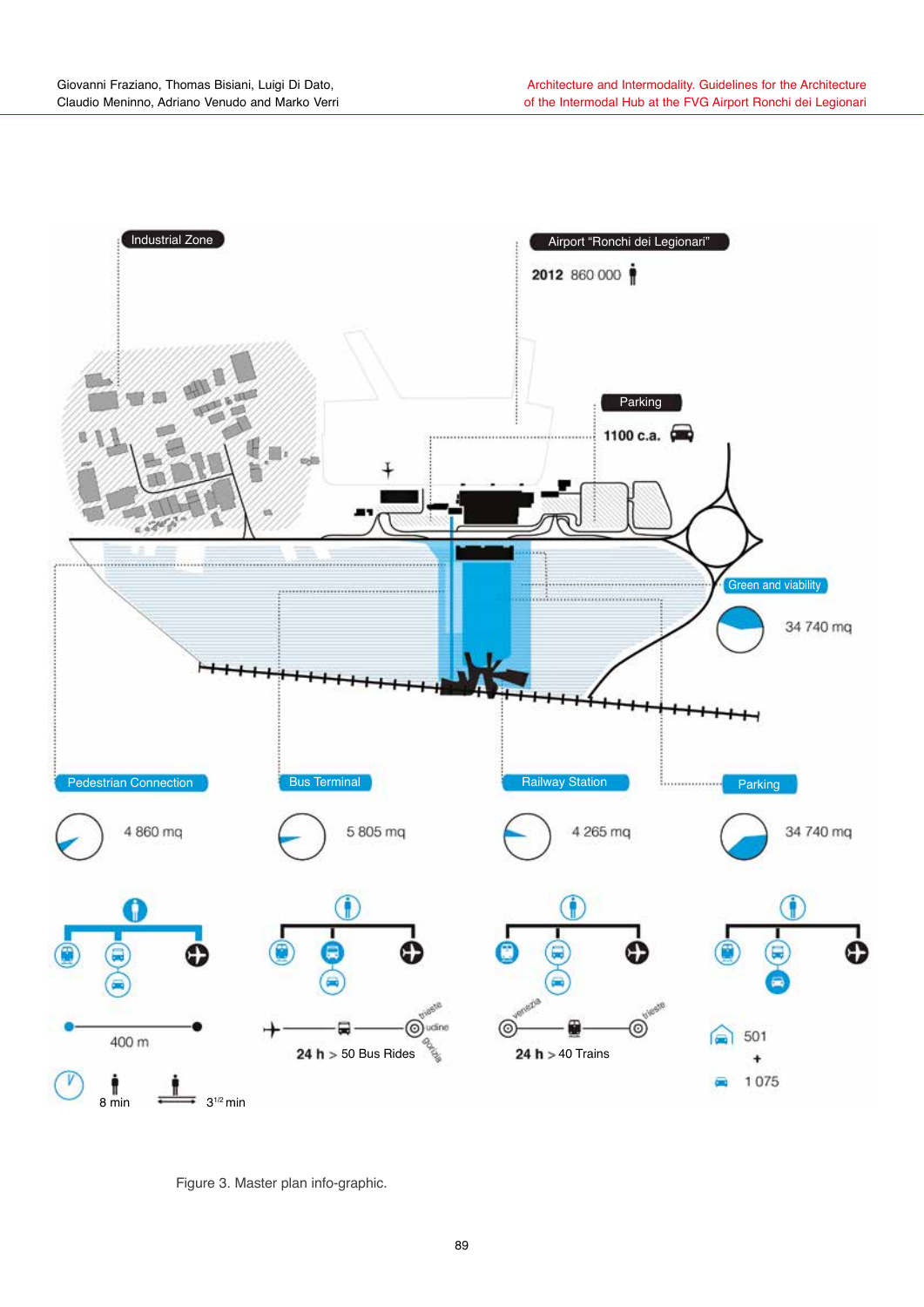considered within a broader sustainability framework of the interventions in the medium term, updated to the current economic situation. In particular, the intention has been to explore the study of the intermodal hub in depth starting from a given functional programme, as a defined architectural and infrastructural organism, subsequently broadening the investigation to the possible urban articulations of the connected surrounding areas.

The main connection axis was identified in the elevated canopy that is connected with the various functions of the Intermodal Hub, integrating certain functions of individual parts in order to decrease the number of functional elements, to optimize the necessary economic resources and strengthen the identity of the architectural setting. In particular, in the railway station the canopy becomes the overpass of the tracks and in the bus station it becomes the roofing of the lower space. In this way, only a few other elements are necessary for the definition of the spaces, with obvious scale benefits.

#### Methodology Used

The general methodology used to develop the project hypotheses provides for two distinct types of activities: The first is the analysis of the context, carried out based on the various aspects being considered relevant or distinctive; the second phase assumes that this analysis is then verified by constructing scenarios aimed at providing alternative solutions to the contextual framework previously defined. In the study, these alternative scenarios have been compared to each other in order to determine the optimal solution and define the guidelines for the object of the research.

In particular, this methodology has been applied at different levels, urban and architectural, in order to take into account both the overall arrangement of the hub and the most relevant and sensitive architectural solutions.

#### Analyses Conducted

Urban context: a screening of the existing planning instruments at the different territorial levels has been conducted in order to acquire an overall picture of the local and territorial planning concerning the object of the study, aimed at determining compatible scenarios.

Restrictions: The study has identified the restrictions in the area from different points of view, and in particular regarding infrastructure, environment and landscape, in order to determine the "invariant" aspects for the comparison of different scenarios.

Infrastructural context: also with regard to the planning framework, the infrastructural context of the study has been determined in order to create a coherent whole, aimed at the proper inclusion of new flows arising from the verification scenarios.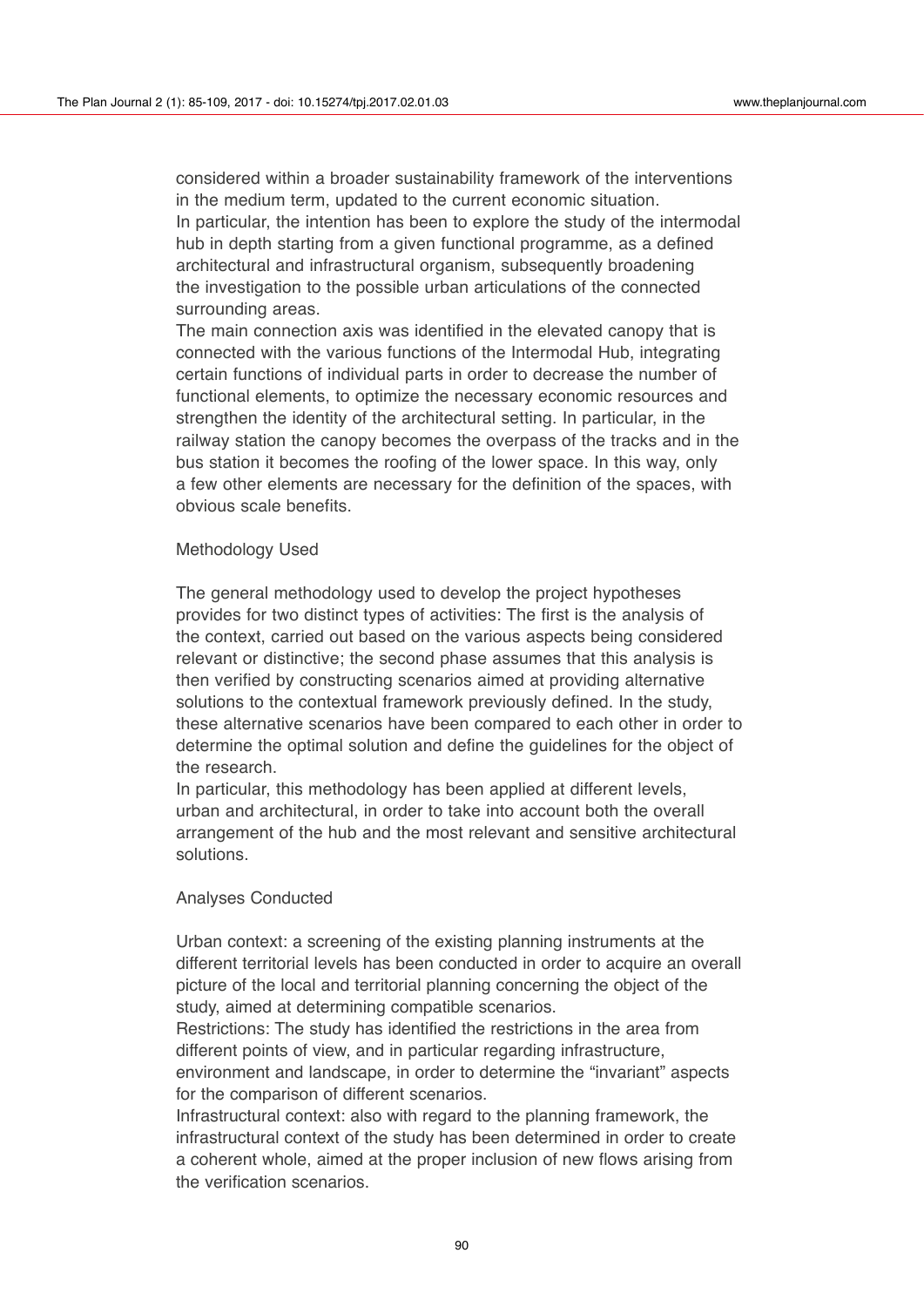Economic context and financial planning: the identified scenarios have been verified with particular attention to the economic and financial aspects, in particular, the short-term feasibility of the Intermodal Hub facilities.

# Verification

The verification of the hypotheses made by the study was carried out by modeling some alternative scenarios, at the urban and architectural level. The comparisons and verifications of different levels have led to different applications of the described study methodology.

Depending on the degree of detail reached, in particular regarding the architectural level and in relation to the Intermodal Hub, it has been possible to identify a more defined and detailed scenario, coherent with the data framework, in particular with financial data. This has allowed us to recognize, among the evaluated alternatives, a single proposal as the solution to be favored.

Subsequently, we proceeded with the urban verification; the overall scenarios identified at this level provide a set of alternative options, defined by the degree of compatibility with the Intermodal Hub solution described above and taken as the invariant element for this broader hypothesis.

# Definition of Alternative Scenarios

For the Intermodal Hub, characterized by a unified functional program defined in agreement with the airport, the hypotheses produced by the study investigated the different spatial and infrastructural configurations that were compatible with the analysis frameworks and suited to minimize the impacts and costs of the works.

Consequently, the study defined different characterizations for the surrounding area that are compatible with three different regimes and intensity of use of the Hub: a minimal condition, an optimal condition and a crisis of the system as a whole.

# Identification of the Optimal Solution

The optimal configuration of the Intermodal Hub has been first identified through an assessment of the various structures, using a parametric quantification of the interventions, then through a detailed analysis of the identified solution with particular reference to construction costs. The surrounding urban structure was assessed in relation to the infrastructural capacity of the Hub, verifying the possibility of developing the surrounding areas with limited adaptations of the Hub itself and the bordering road networks.

To this end, the limit assumed was an infrastructural configuration of the Hub that would not require major works on the bordering national and provincial roads.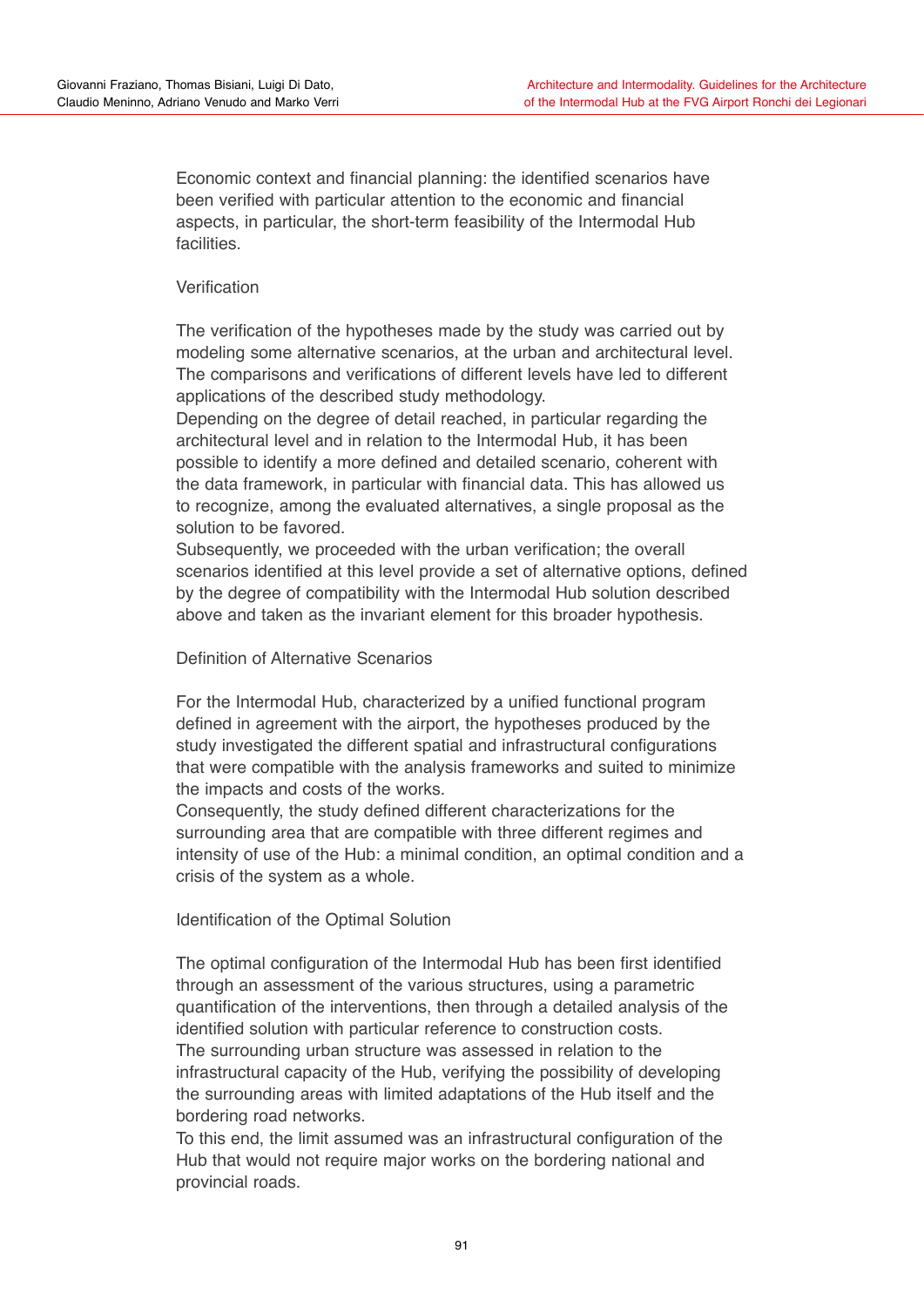

Figure 4. 3D view of the intermodal hub including new functions.

#### Achieved Results

The achieved results demonstrate the technical and economic feasibility of a first development phase of the Intermodal Hub in the short and medium term, compatible with the analytical frameworks evaluated. Subsequent scenarios of urban development also confirm the possibility to build on this first element in a sustainable and effective way, without the need to intervene in the existing road system. The possible alternatives that have been identified also demonstrate the degree of versatility of the proposed configuration, which provides the possibility, as a whole and both in the medium and long-term, to opt for one of the proposed scenarios or for a more complex configuration resulting from a structured combination of the solutions offered.

# 1. MINIMUM REVERSIBLE SCENARIO

This hypothesis should be viewed considering the national geopolitical scenario, the regional economy and the local urban settlement. The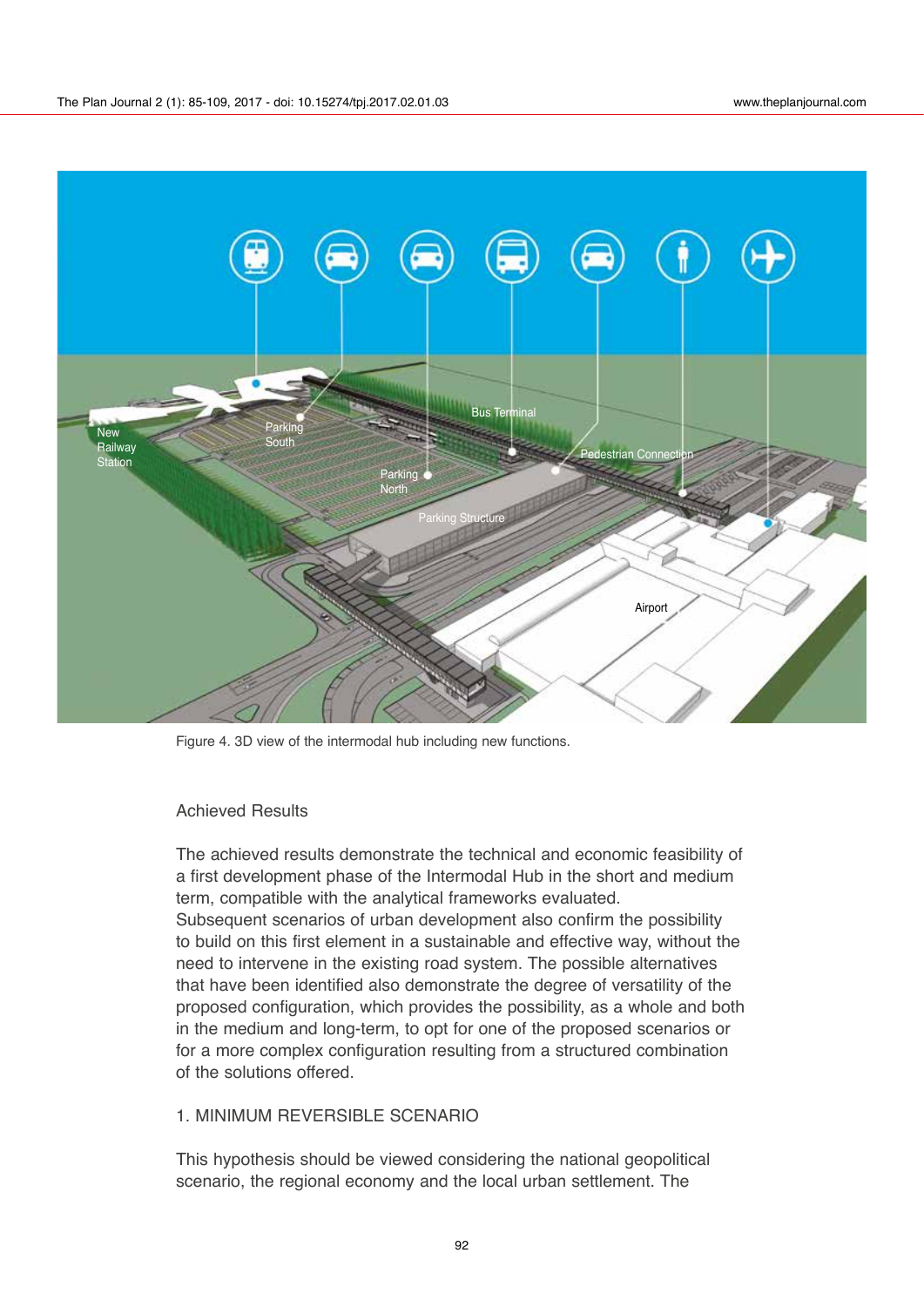

Figure 5. 3D view of the intermodal hub including new functions.

proposed layout provides for a minimal reorganization of the area with a different use of agricultural lands, characterized by a low environmental impact and reduced use of resources for infrastructural works. The agrarian vocation of the area is confirmed, with experimentations in specialized sectors such as intensive micro-agriculture, bio-agriculture or multifunctional agriculture (as called for by the recent feasibility study for the "Experimental Landscape Plan of the Province of Gorizia"), while waiting for a reversal of the declining trend of the regional economic scenario and the local production. The scenario explores a possible development of the East and West Sectors in line with the theory of "de-growth."

All infrastructure and urbanization interventions have a reversible nature. The scenario provides for a road system with a backbone that makes use of the ring road of the Intermodal Hub.

The service level of the Sectors is guaranteed and integrated by the service level of the Intermodal Hub that, in relation to the trend of the flows related to the Airport and those planned from the new RFI stop and the CIMR bus line, offers a wide margin of functionality.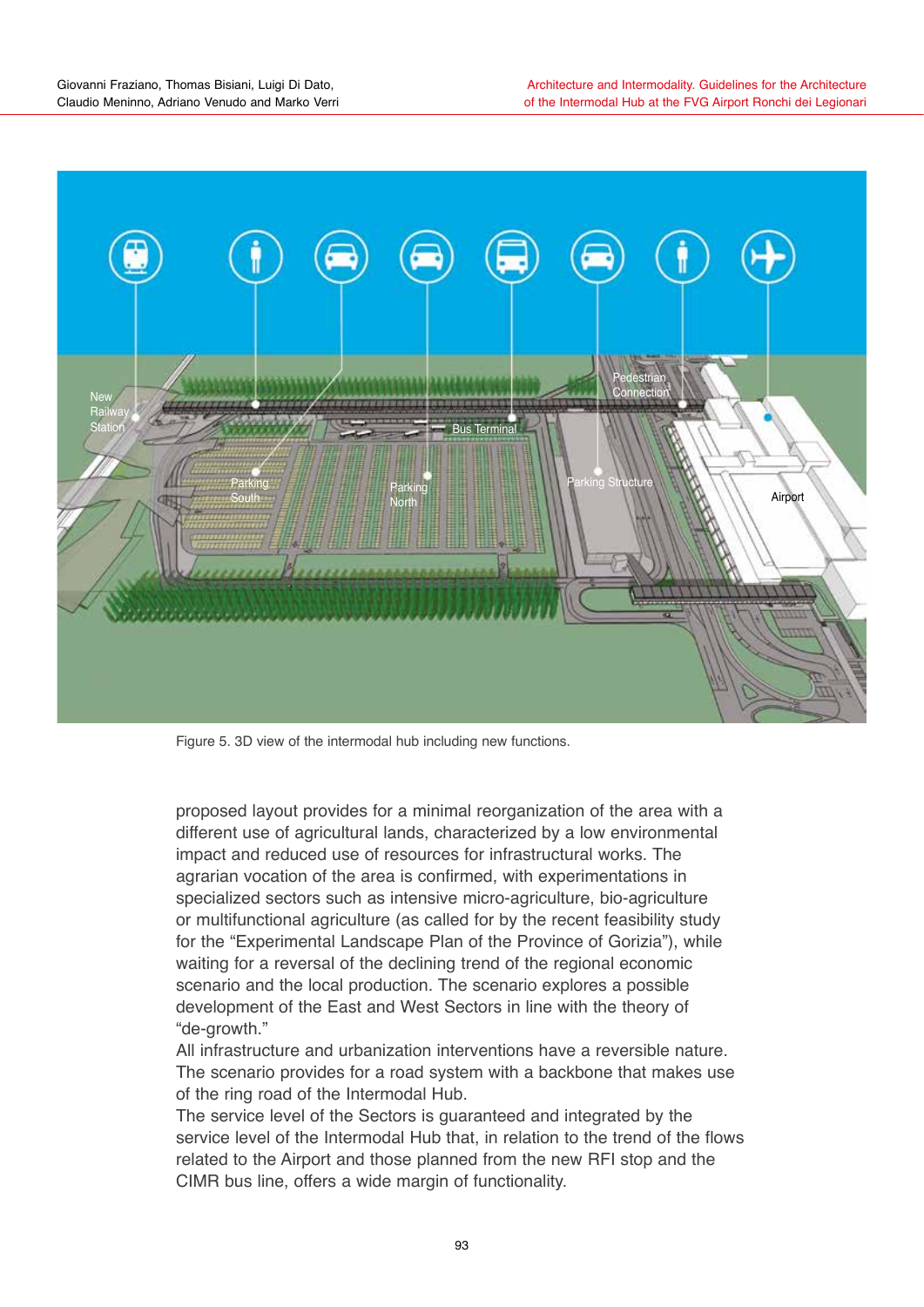The scenario envisions an internal operation of the Sectors (urban and infrastructural) that exploits the time needed for the full operation of the Intermodal Hub (the estimate is at least 5 years). This, therefore, is a short-term scenario, but it does not necessarily constitute a preparatory phase for future transformations.

1.0.1. General Choices, Objectives, Strategies and Overall Vision

The scenario provides for a minimal reorganization of the area with the creation of a non-food agricultural system. The reorganization of existing lands has sought to minimize the changes to the existing situation, in order to streamline the implementation procedures, by identifying two Sectors, West and East, characterized by a reversible infrastructural system with a low environmental impact, which requires limited resources for its implementation.

Starting from an approach in line with the theory of "decrease" and requiring a limited land use, the identified scenario appears as a short-term option, capable of absorbing and facilitating the evolution towards other scenarios with a more intensive usage but not being necessarily only a preparatory phase for future transformations.

#### 1.0.2. Settlement Model

When investigating the optimal settlement model, the analysis has taken into account various aspects related to the present situation and the future Intermodal Hub. First of all, the study has tried to maintain the current land situation as much as possible, identifying a distribution layout capable of providing maximum functionality and requiring minimum economic and bureaucratic efforts, so as to facilitate the implementation procedures; secondly, it has tried to minimize the impact of the main road system exploiting the existing or planned routes. Consequently, the creation of the East and West Sectors can be implemented with a significant reduction in costs and construction times.

#### 1.0.3. Road System and Distribution

The distribution road system is identified with a precise layout and provides for changes of the road platform based on the scenarios that have been identified by the research. This, together with the re-use of almost 80% of the ring road of the Intermodal Hub, enables the containment of the implementation and development costs for the entire road system, which consists of several roads of various types linked by a precise hierarchy: a backbone that branches off from the ring of the Intermodal Hub, a ring that defines and surrounds the South Sector, a system of penetration roads and a bike path connected with the existing local cycle network.

The entire road system has been developed in parallel to a landscape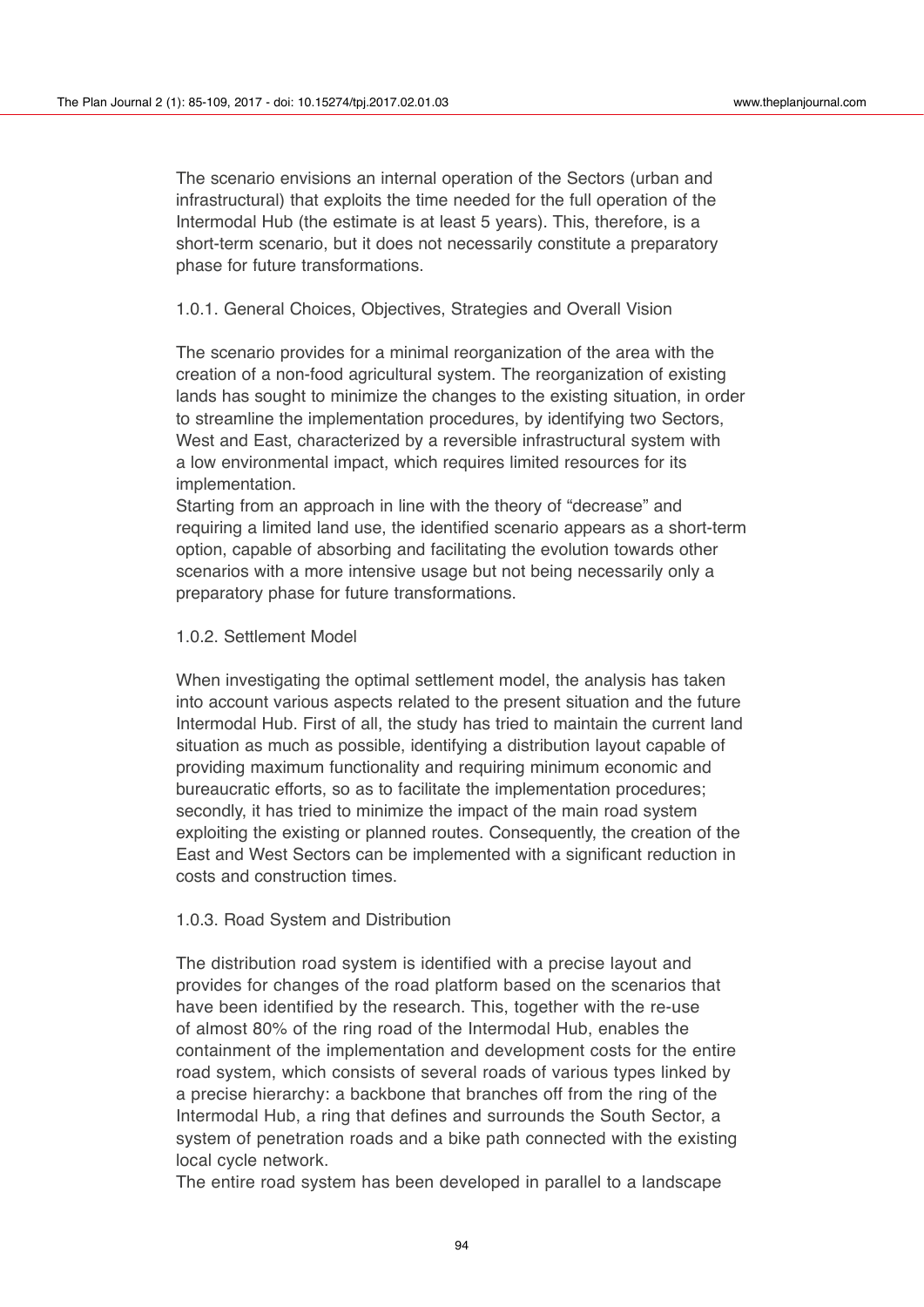

Figure 6. General layout of the intermodal hub.

project, having as its main elements rows of trees along the penetration roads, green buffer zones and a wooded diaphragm towards the railway.

# 1.1. *Settlement Models*

# 1.1.1. Main Functions, Induced Uses

The primary use that characterizes this scenario is of the non-food agricultural type. The non-food specification depends on the fact that the area is affected by the presence of exhaust gases from the airport that are incompatible with food crops.

The development of the agricultural activity in the area can be divided, as better explained in the following diagrams, into sub-scenarios, which involve the use of the area mainly for field cultivation, greenhouses, a mixed scenario and, finally, intensive exploitation.

In addition to the agricultural component, the Minimum Reversible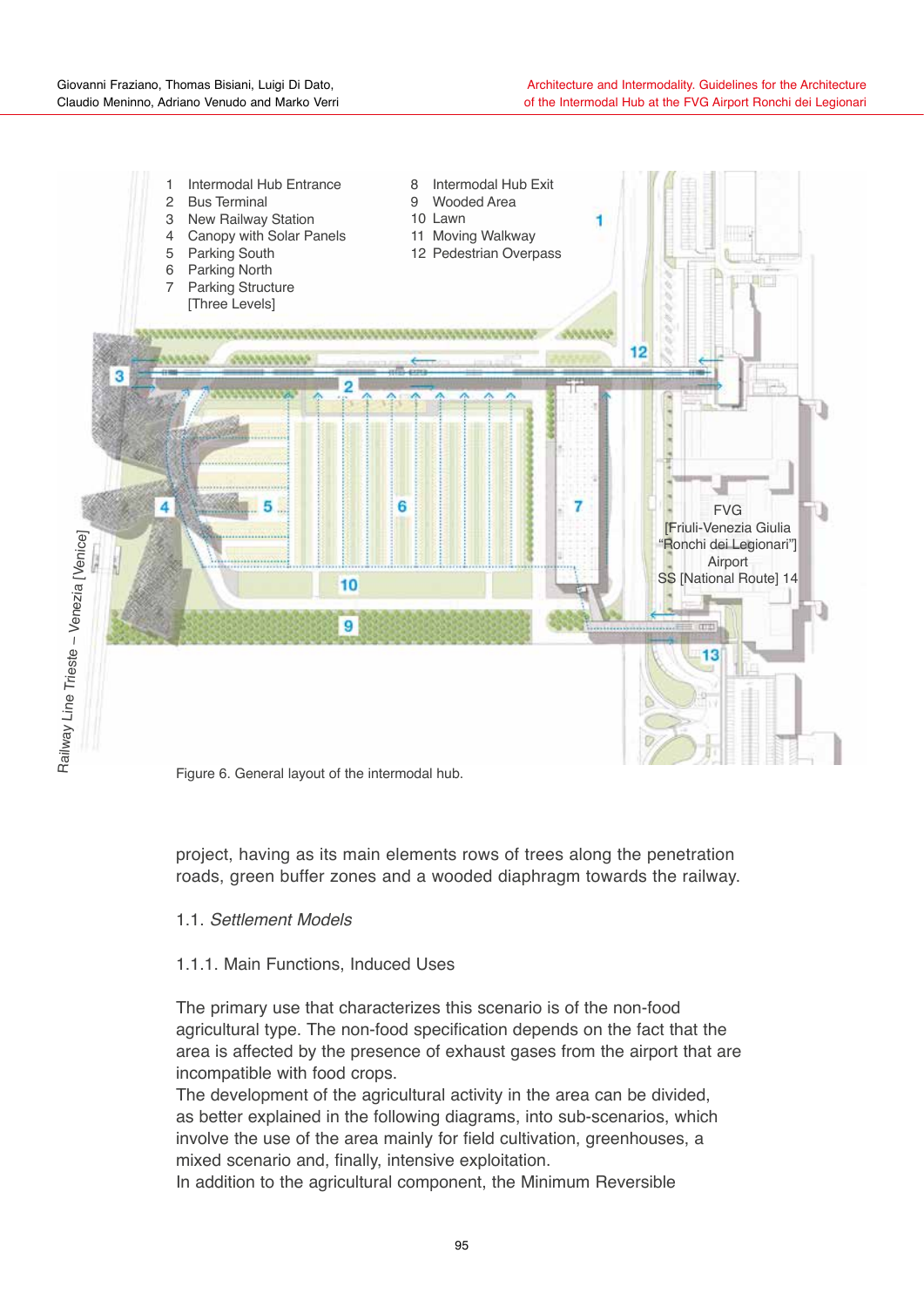Scenario provides for the creation of a park/diaphragm close to the railway, a green buffer area and another area, located within the South Sector, for a possible expansion of the Intermodal Hub.

# 1.1.2. Levels of Flexibility and Possibility of Modification

The entire system identified, according to different phases and modulations, ensures a high degree of flexibility and the possibility of modification both with respect to the evolutions of the other scenarios, through the continuation of the settlement scheme and the maintenance of the road system design, and within the Minimum Reversible Scenario with the possibility of establishing and implementing agricultural activities with different types of land use.

# 1.1.3. Land Use, Density, Green Areas, Economical Convenience and Pragmatism

Land use has been minimized through the creation of a lean distribution system and adopting solutions with a low environmental impact. The green areas are used as buffer zones between the cultivation zones, the road to the terminal and the rail movement axis. The economic convenience of the design choices has already emerged from the identification of the guidelines of the settlement model with the motivations provided above.

# 1.2. *Urban Layout and Contextualization of the Scenario*

# 1.2.1. Relations with the Intermodal Hub

The relationship with the Intermodal Hub takes place through the interdependency with the distribution ring of the multi-modal system, the creation of an area for possible expansion in the West Sector and the development of a cycle system that, connecting with the existing dedicated networks, provides the possibility of implementing and further enhancing the interchange within the area affected by the general intervention.

#### 1.2.2. Connections to the Context

The connections to the context occur through the integration with the existing infrastructure, with the Intermodal Hub and with the airport, while from a landscape point of view there are common and recognizable elements of the context in which the scenario in question is meant to operate.

#### 1.3. *Conclusions*

The Minimum Reversible Scenario represents a very satisfactory answer to the current and future minimum requirements and larger potential. The hypothesis identified is configured as a serious and sustainable scenario from both an environmental and an economic standpoint, providing the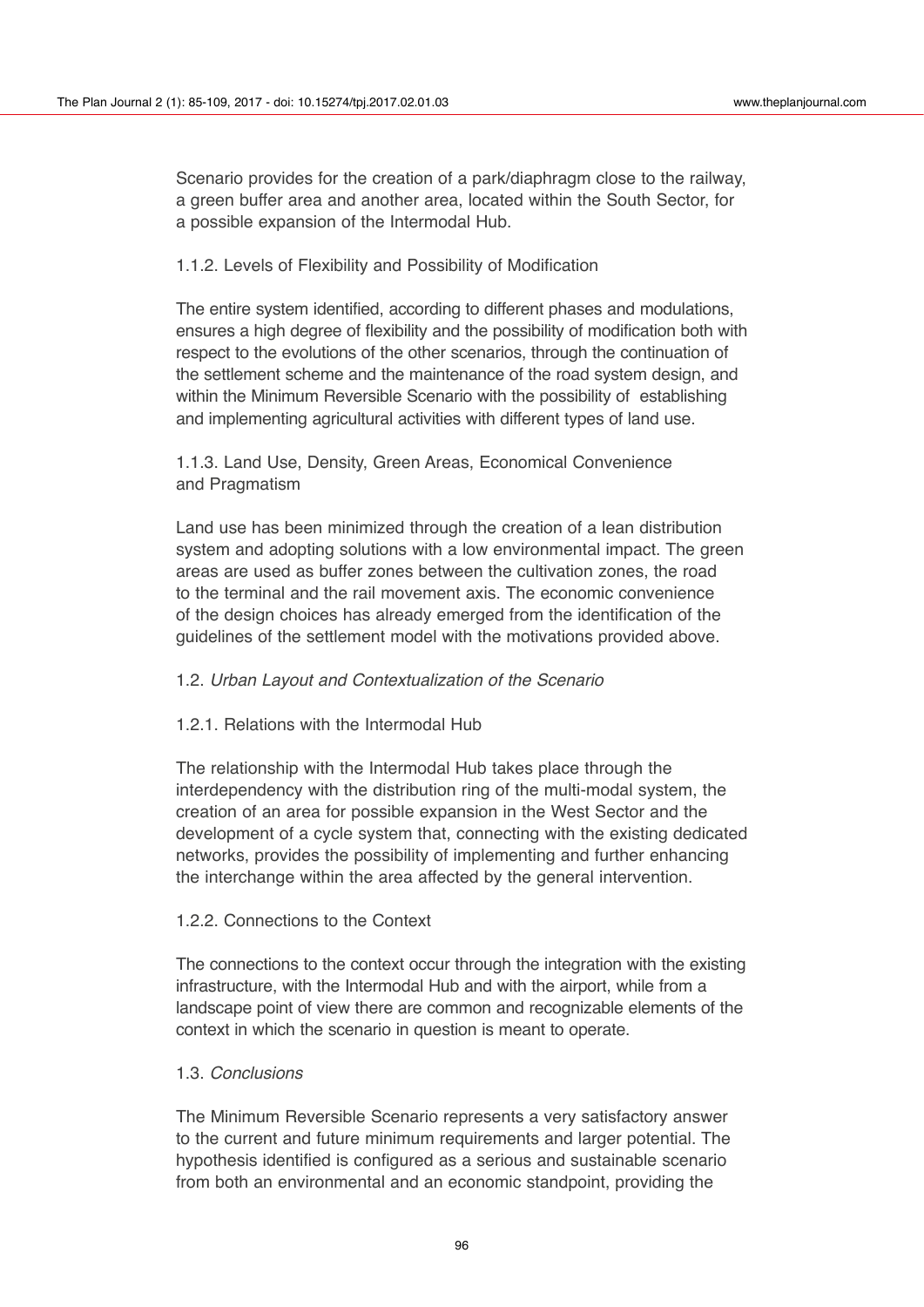Figure 7. View from the parking lot.



Figure 8. View of the footbridge.

possibility for further development towards optimal or crisis scenarios through moderate implementations of the settlement model.

2. OPTIMAL SCENARIO OR STANDARD SERVICE LEVEL

This hypothesis assumes a scenario of national and European geopolitical growth and a regional framework of rationalization of production activities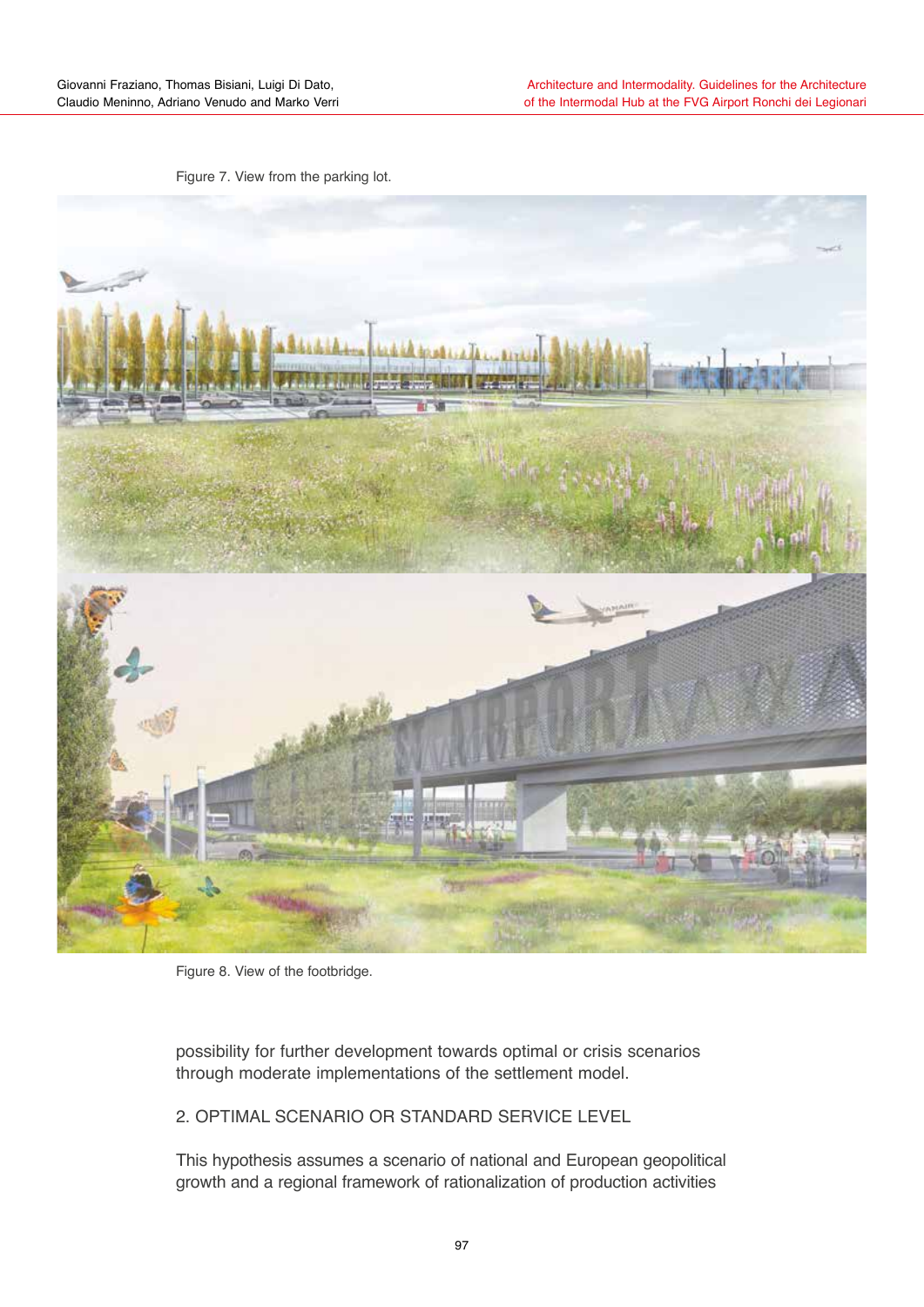

Figure 9. Optimal scenario, master plan.

and urban reorganization carried out by local administrations (provinces and municipalities). Regional Law 5/2007, as amended, provides for several administrative cooperation instruments, including the integrated management of municipal production areas with a perspective of land use optimization. Starting from these assumptions, the Sectors create a substantial, comprehensive and well-equipped manufacturing/production area, with a strong environmental character (APEA), fuelled by the new "regional environment exchange platform" in service of all municipalities in the District.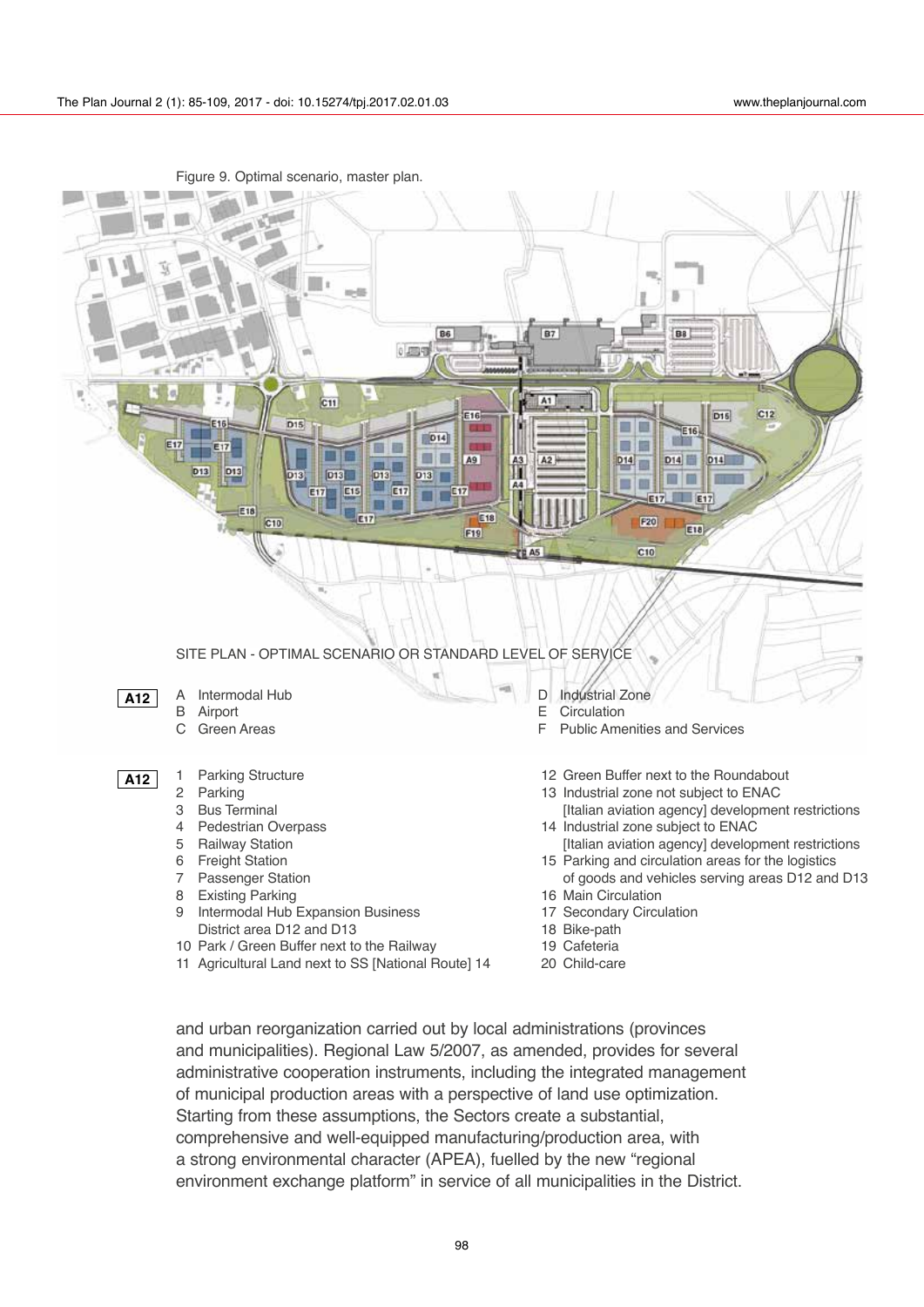The hypothesis is based on the equalized transfer of "D" areas of the 9 municipalities of the District to Sectors adjacent to the Intermodal Hub, with the related transfer and compensation of expenses. In this way, the Sectors would be configured as a production district with a strong critical mass, a high level of specialization/experimentation and a wide range of spaces, infrastructure and equipment, and above all with access to major networks and logistics routes. The structural elements (invariants), in addition to the road system, will consist of the environmental system, which will characterize the ecologically equipped production area. The scenario offers an "ideal" level of service (TGM 2600/2800) as it leverages the full implementation of the Hub and increases its capacity with the addition of a dedicated ring on the side of the ring of the Intermodal Hub. The two Sectors will be structured in two rings connected to the middle one, enlarged, of the Intermodal Hub, and a widespread grid system, within the rings, which will organize the layout of the settlement model.

# 2.0.1. General Choices, Objectives, Strategies and Overall Vision

The Optimal Scenario of the study envisions the possibility of creating an intermunicipal manufacturing/production district compatible with the constraints of the area deriving from the presence of the airport. The implementation can be carried out directly or as an evolution of the Minimum Reversible Scenario and provides a wide modulation of the structure and volume requirements of the various production units that may be established. Considering the location of the area in relation to its surroundings, the district can be either an implementation of existing neighboring entities or as a consolidation and optimization of micro-districts existing in a larger surrounding area. In this way, a virtuous circle could be triggered that optimizes existing resources and potentials, simultaneously converting low-value manufacturing/production areas currently present in the surrounding municipalities. In this sense, the Optimal Scenario is proposed as a solution not only for the East and West Sectors, but also for a much larger area that have in the airport and in the future Intermodal Hub an important development factor.

# 2.0.2. Settlement Model

The settlement model of the Optimal Scenario follows what has been described in relation to the Minimum Reversible Scenario. Its implementation is based on the same assumptions, i.e. the optimization of resources using local assets as a design input in order to align the reduction of implementation costs and timeframes with the creation of a scenario able to provide optimal responses to present and future needs. The system can be accomplished either directly or as an evolution of the Minimum Reversible Scenario. In this case, it will be sufficient to re-modulate some roadways and create the necessary urban infrastructure for the settlement of the various manufacturing/production activities. The settlement model, finally, can evolve towards the requirements of the Crisis Scenario.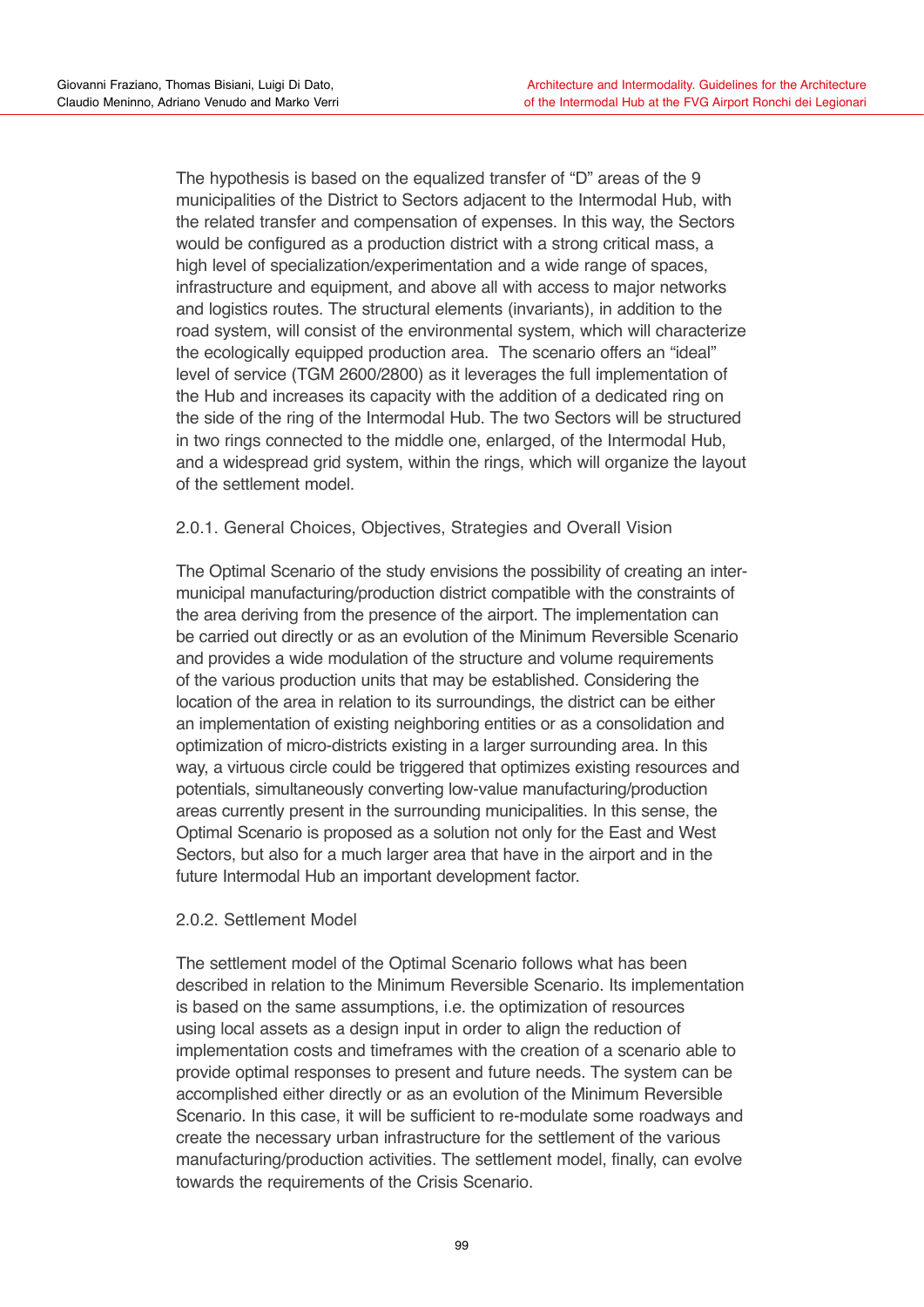

Figure 10. Detail of the mock-up zooming on the new footbridge.

#### 2.0.3. Road System and Distribution

Maintaining the general principles of the road system for the Minimum Reversible Scenario, in this case the study provides for the creation of a hierarchical road system with roadways calibrated according to the specific needs arising from the presence of manufacturing and production units. The overall design identifies a main backbone complete with a circulation ring that defines the area destined to the future expansion of the Intermodal Hub, two rings for the circulation in the East and the West Sectors, a penetration road system along the a North-South axis and finally a cycle path that, developed in the South part of the area, connects with the existing cyclepedestrian system. The road system is accompanied by a landscaping project that maintains the distinguishing features already present in the Minimum Reversible Scenario, like the tree-lined avenues along the North-South axis and the wooded diaphragms towards the rail and road systems that surround the area concerned by the study.

#### 2.1. *Settlement Models*

#### 2.1.1. Main Functions, Induced Uses

The activities that will be established will be connected to a manufacturing and production model. According to the identified subscenarios, there will be a different densification of the area and of the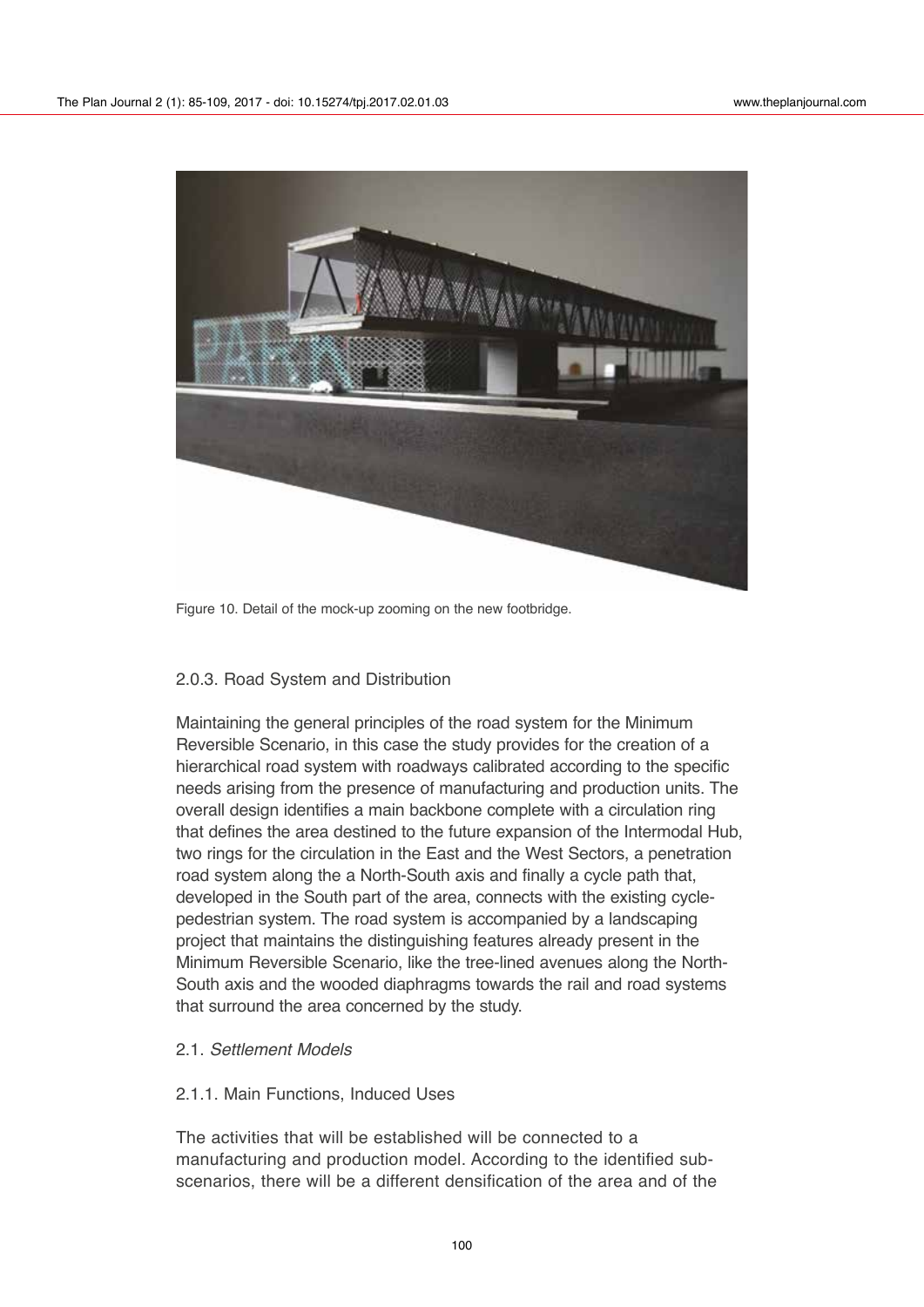

Figure 11. Views of the project mock-up.

cubic volume of the buildings. The smaller units will be 20x20m on a single lot, larger units may result from the merging of a number of minimum units plus a premium allotment. The north part of both Sectors will have large areas dedicated to parking lots and cargo handling. An area dedicated to the expansion of the Intermodal Hub will be identified inside the West Sector. While in the vicinity of the park/ diaphragm near the railway the study envisions complementary functions such as a canteen and a kindergarten in order to increase the service level offered to all the workers within the area and its immediate vicinity, all in full compliance of Enac and rail constraints. In addition to the aforementioned green area, additional green areas will be identified as buffers towards the major arterial roads.

# 2.1.2. Levels of Flexibility and Possibility of Modification

The system identified, with the related land layout, provides the possibility to create highly flexible production areas, organized according to a mesh that determines minimum production units and a number of progressive variations, until reaching a sub-scenario of Maximum Cubic Volume. The manufacturing/production areas are divided into two sub-areas according to the need to comply with the ENAC constraint on a massive presence of people. The presence of parking and handling areas completes a service already made strategic by the presence of the Intermodal Hub.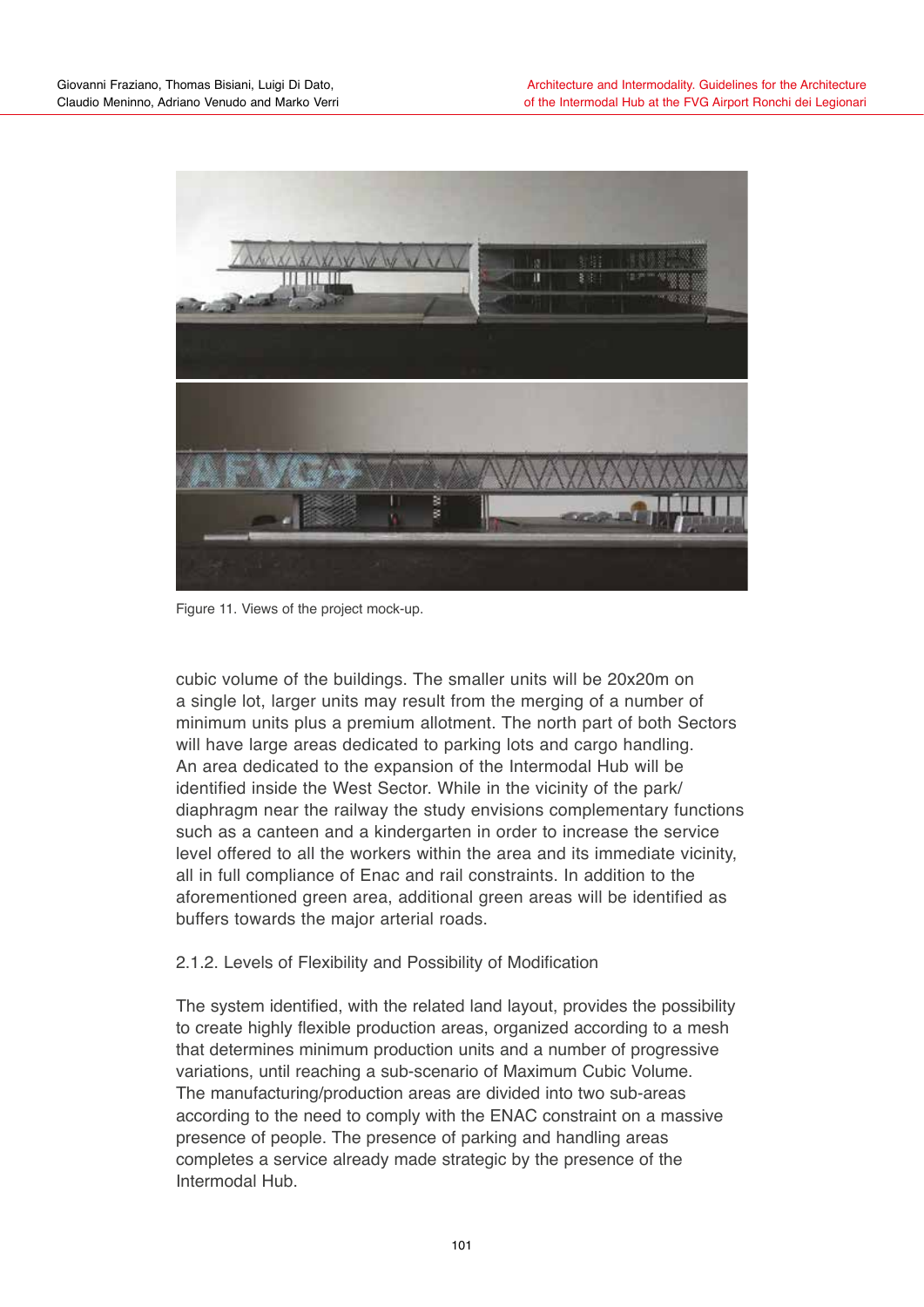# 2.2. *Urban Layout and Contextualization of the Scenario*

#### 2.2.1. Stakeholders and Investors

This hypothesis assumes a scenario of national and European 2020 growth and a regional framework of rationalization of production activities and urban reorganization carried out by local administrations (provinces and municipalities). Regional Law 5/2007, as amended, provides for several administrative cooperation instruments, including the integrated management of municipal production areas with a perspective of land use optimization. Starting from these assumptions, the Sectors create a substantial, comprehensive and well equipped manufacturing/production area, with a strong environmental character (APEA), fuelled by the new "regional environment exchange platform" in service of all municipalities in the District, and therefore it will be attractive for both new activities and for activities coming from neighboring municipalities. This will happen thanks to the equalized transfer of "D" areas of the 9 municipalities of the District to Sectors adjacent to the Intermodal Hub, with the related transfer and compensation of expenses. In this way, the Sectors will constitute a production district with a strong critical mass, a high level of specialization/experimentation and a wide range of spaces, infrastructure and equipment, and above all access to major access to major networks and logistics routes.

2.2.2. Land Use, Density, Green Areas, Economical Convenience and **Pragmatism** 

The overall system includes the optimization of the road system for a ratio between usable areas/available roads very much in favor of the first. In this way, it will be possible to rationalize the use of space and there is the possibility of achieving a densification of the built volumes, optimizing land use. The overall design identifies lots which are as regular as possible so as to avoid waste and concentrates parking and handling spaces in the perimeter areas, achieving a further rationalization of the flows and the use of the area.

#### 2.2.3. Relations with the Intermodal Hub

The entire manufacturing/production area benefits from the presence of the Intermodal Hub thanks to which its offer is enriched by a unique exchange system and vehicular communication in the region, with obvious benefits in terms of logistics. This, together with the possibility of synergistic relationships between the activities that will be established in the area, makes the subject of the study particularly attractive and an ideal candidate as one of the leading sites for the future economic recovery of the entire region.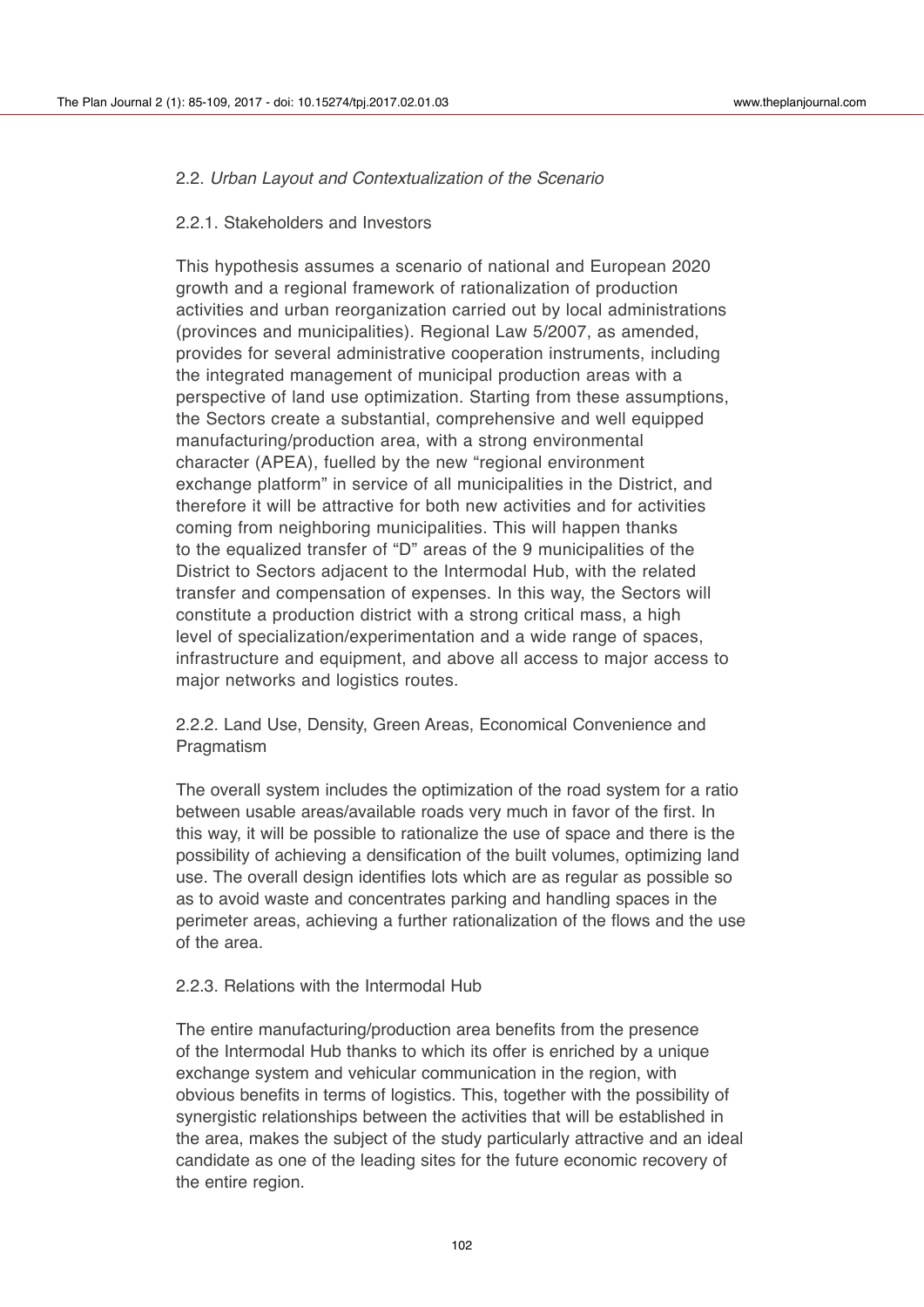# 2.2.4. Connections to the Context

The connections to the context are made evident by the integration with the Intermodal Hub, with the airport and with the existing and planned road and rail systems. From a landscape point of view, the study has developed green areas that integrate the intervention and put it in relation to the characteristic elements of the surrounding landscape, the access to which is also facilitated by the presence of a bicycle path connected with the bicycle and pedestrian system already existing in the area.

# 2.3. *Conclusions*

The Optimal or Ideal Standard Scenario is a constructive and concrete answer, both in case of economic recovery of the entire area and in the hypothesis of optimization and incorporation of the various micro-districts currently present in the municipalities of the District, according to a sustainable approach from an environmental and economic standpoint. The proposed scenario can be configured as an evolution of the Minimum Sustainable Scenario or as a direct implementation. In turn, it provides the possibility of an evolution towards a Crisis Scenario through some modification to the layout of the premises, i.e. exclusively eliminating the penetration roads from the main system.

3. CRISIS SCENARIO AND IDENTIFICATION OF THE MAXIMUM SUSTAINABLE SERVICE LEVEL

# 3.0.1. General Choices, Objectives, Strategies and Overall Vision

The scenario is set in a context of growth and economic recovery at various levels (regional and local).

The urban and infrastructural operation follows the "ideal standard" scenario, leveraging the Intermodal Hub as an entry/exit point of the system, and serves the Eastern and Western sectors with high-capacity one-way internal loops (3000/3200 TGM).

The hypothesis investigates the possibility of maximum saturation of the area up to the limit of the service level provided by the Intermodal Hub. To go beyond that, would require a total revision of the model and the layout of the roadway system constituted by the roundabout towards Grado, the airport section of the SS14 and the new roundabout on the SS14 in Begliano. Through several traffic administration and rationalization instruments, it will be possible to use the road network at maximum capacity, in order to ensure maximum settlement density. Beyond that, the system would go into a crisis (congestion and blocking). The study provides for a mix of functions that integrate manufacturing/production activities, logistics and "differentiated logistics," the City Port systems (servicing the District, but also Trieste and Gorizia) and Eco-Logistics, in addition to services and complementary activities supporting the main activities.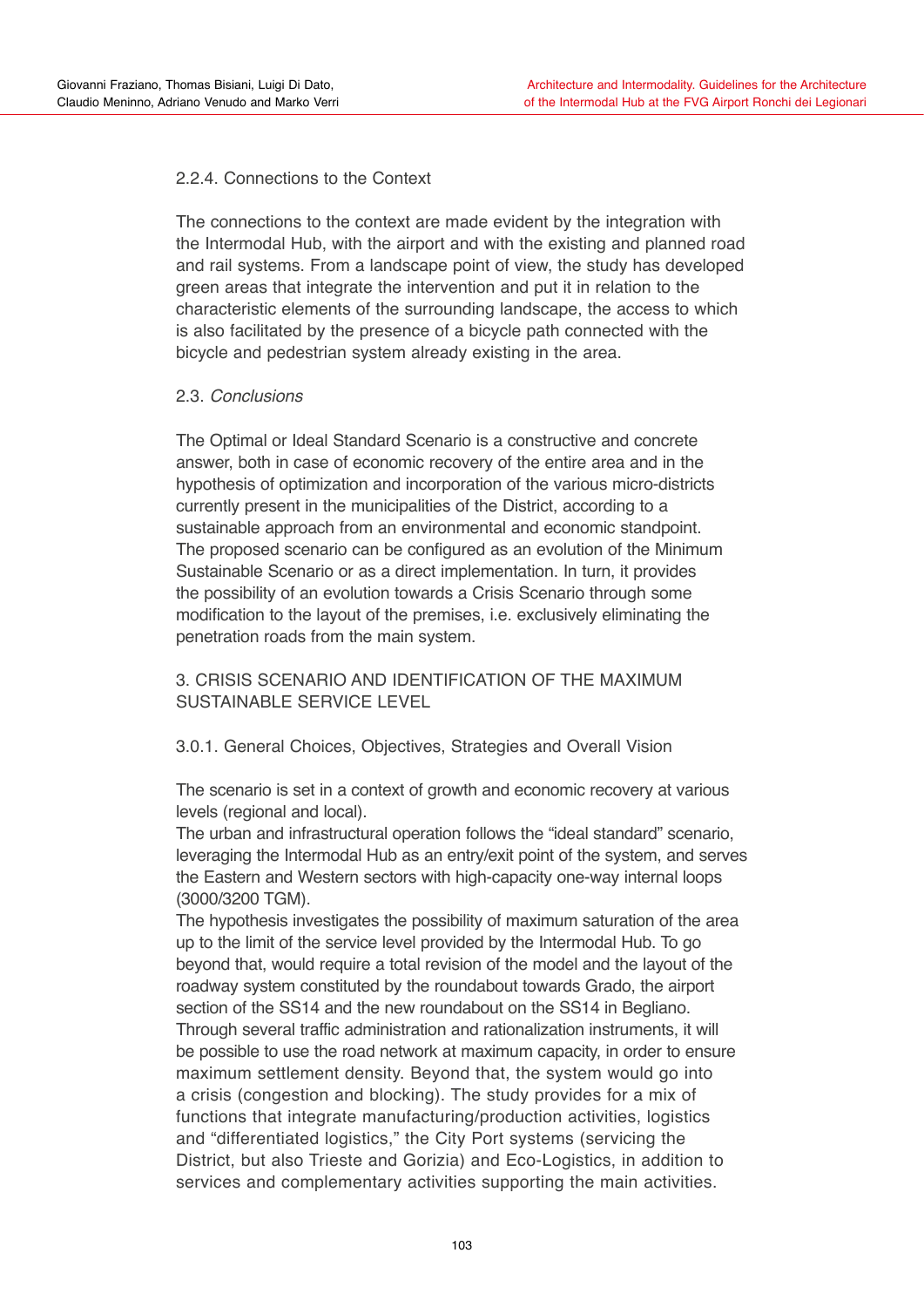

Figure 12. Crisis Scenario, master plan.

10 Park / Green Buffer next to the Railway 11 Agricultural Land next to SS [National Route] 14

- 
- 21 Child-care
- 22 Passenger Services

#### 3.0.2. Settlement Model

The general structure behind the Crisis Scenario represents the evolution of the Optimal Scenario, following the settlement model illustrated above, with the difference that the penetration roads are eliminated to allow further development of the built areas, with a greater volume capacity that can accommodate production and logistics functions requiring large operational volumes.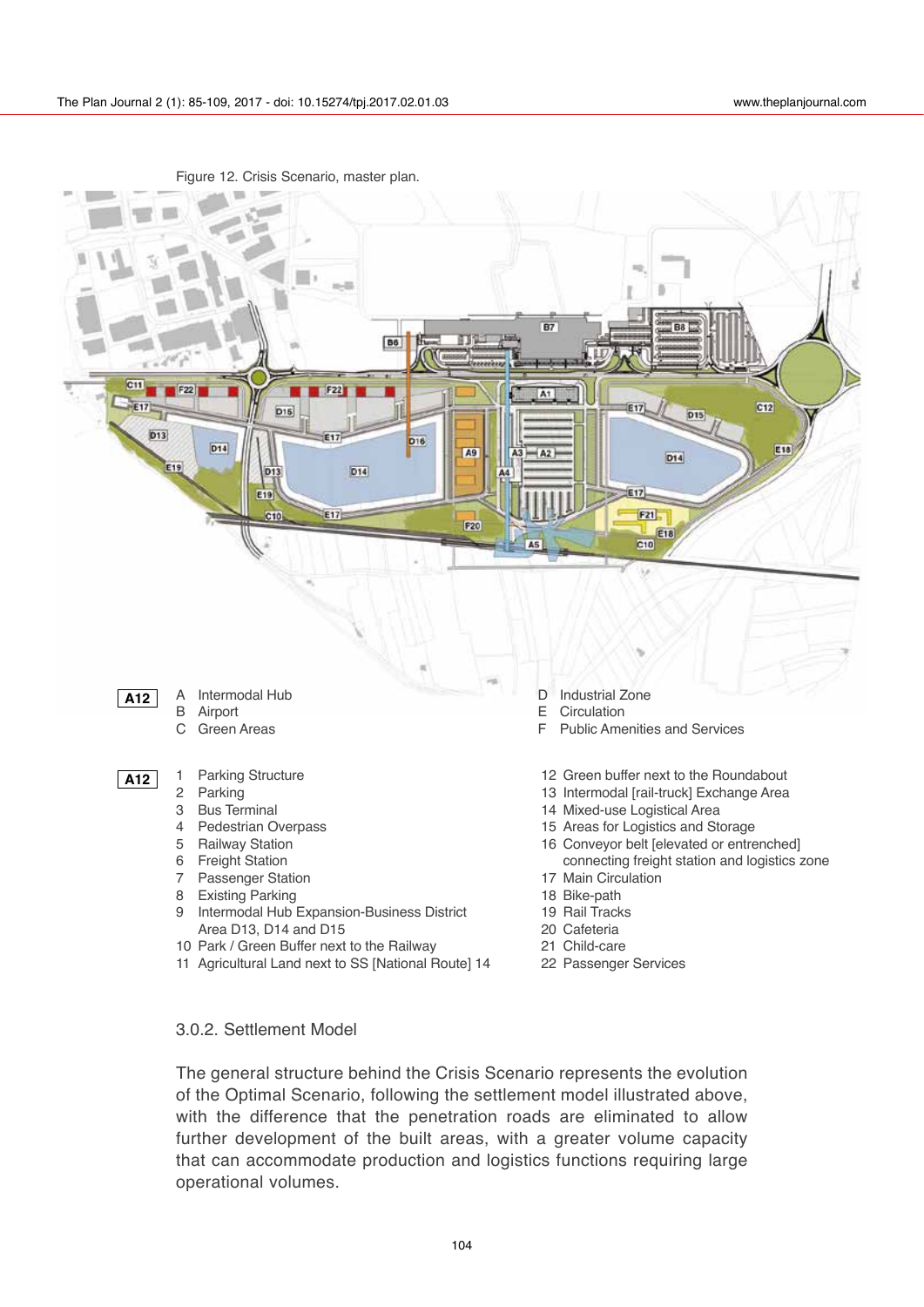

Figure 13. Minimum reversible scenario, master plan.

3.0.3. Road System: Hierarchy and Types of Roads

The vehicular handling system reproduces the layout proposed for the other scenarios, with the elimination of the penetration roads both in the West and East Sectors. Based on the need for greater interchange of freight traffic, it will be possible to create dedicated rail lines and an automated surface or underground link between the cargo section of the airport and the logistics area. Also the bicycle-pedestrian link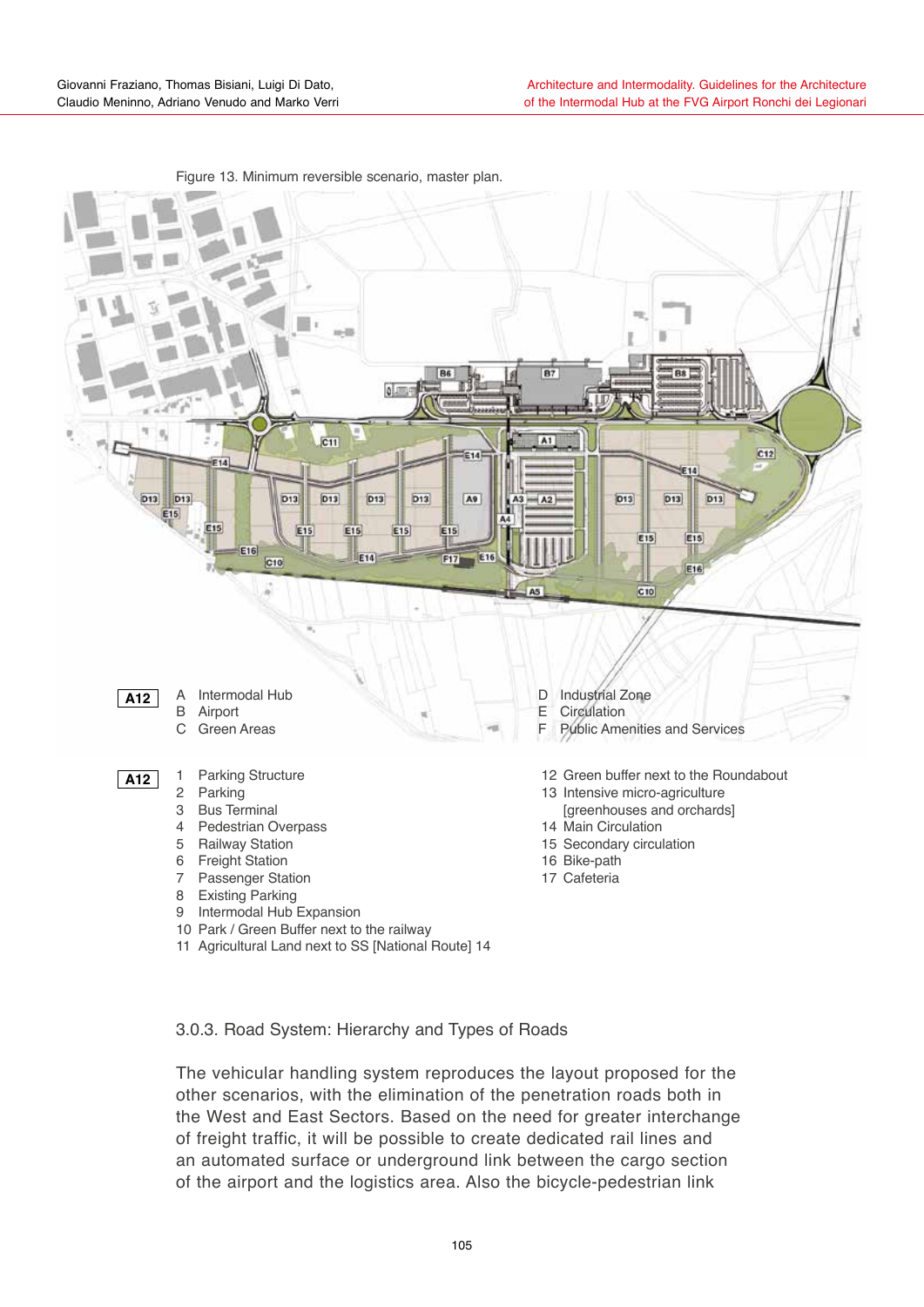follows the proposal made for the other scenarios, with a dedicated lane in the South of the area.

#### 3.1. *Settlement Models*

# 3.1.1. Main Functions, Induced Uses

The Crisis Scenario is an evolution of the Optimal Scenario, therefore it starts from the same assumptions regarding the manufacturing/ production functions, combined with a significant presence of the logistics sector, bringing the area towards a situation of saturation and functional stress that does not allow a broader implementation of the planned functions. This hypothesis is configured as a case of success, which will require further development outside the scope of this research.

3.1.2. Levels of Flexibility and Possibility of Modification

In this scenario, the flexibility of the area is brought to a limit in terms of saturation and further evolution. Within the operating limits described above, the Sectors provide considerable implementation flexibility, with the creation of functional aggregates of various sizes up to the construction of two main buildings containing several related activities or large industrial or logistical plants.

3.1.3. Land Use, Density, Green Areas, Economical Convenience and Pragmatism

In this scenario, land use is brought to the maximum of its potential, while maintaining a distribution system capable of facilitating the densification of the built areas. The green areas, on the perimeter of the area, are confirmed. This in order to accommodate urban development standards in a concentrated number of locations, optimizing the design of the built areas, and to mitigate the impact of the production and logistics centre on the rest of the territory.

# 3.2. *Urban Layout and Contextualization of the Scenario*

#### 3.2.1. Stakeholders and Investors

The main stakeholders of this scenario are entrepreneurs, both at the local and international level, able to harness the considerable potential offered by both the Intermodal Hub and the Friuli Venezia Giulia airport. The creation of a production and logistics system of such proportions could also offer the opportunity for the creation of an induced demand able to stimulate the creation of more companies operating in the production and service sectors.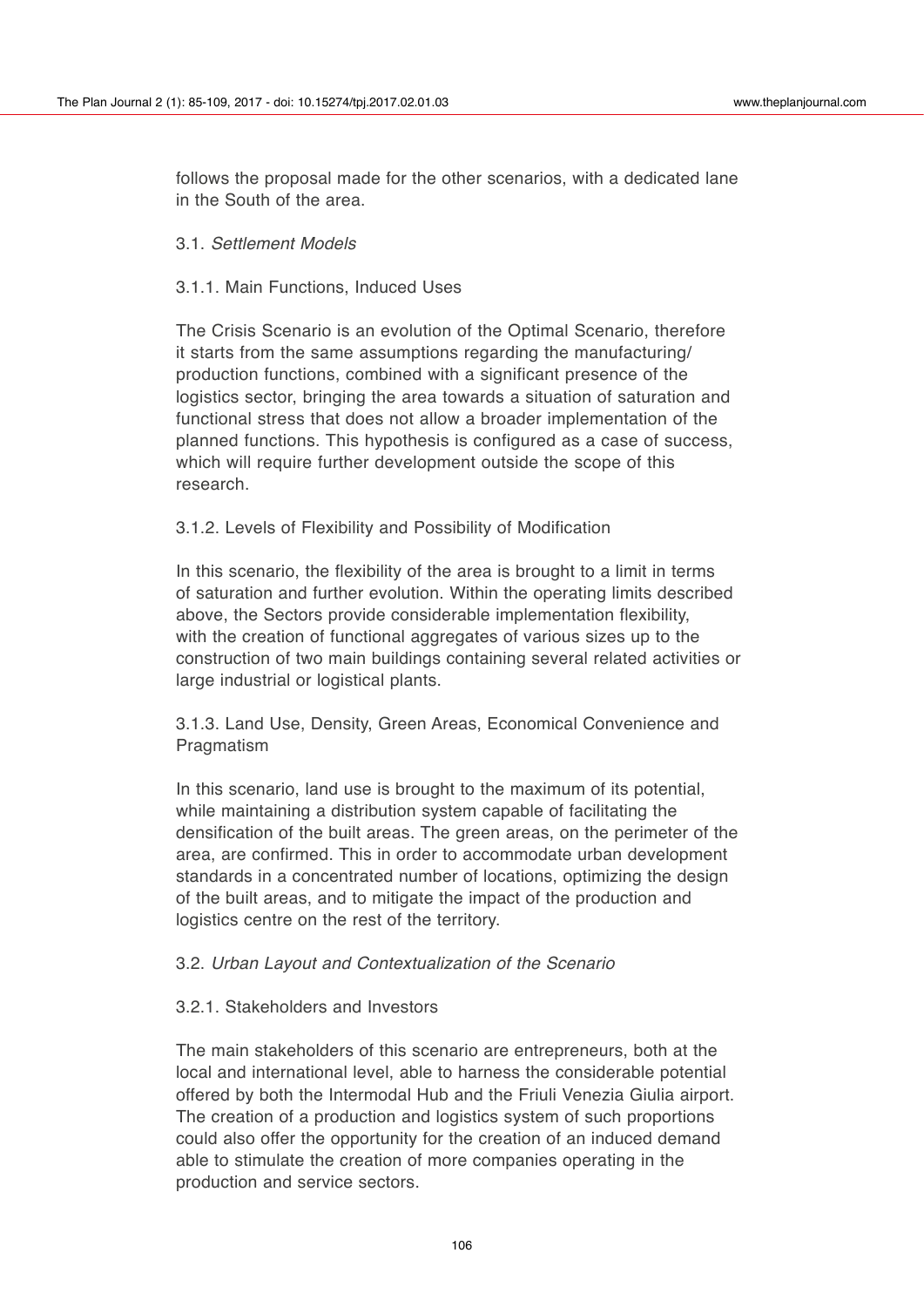

Figure 14. Sketches for the different scenarios.

# 3.2.2. Relations with the Intermodal Hub

The Intermodal Hub is the backbone from which the road system of the two Sectors branches off, defining the building areas and their dedicated open spaces. Besides contributing to the formal definition and roadway layout of the production and logistics areas, the Intermodal Hub, integrated with an additional direct connection with the cargo section of the airport, is the engine of the logistics sector.

#### 3.2.3. Connections to the Context

The connections to the surrounding area and the road system are mainly implemented through the ring of the Intermodal Hub. In addition to this primary link, there is a connection to the road system in the West of the area. To the South, the connection to the railway, which is strategic both in terms of passenger traffic related to the airport and commuter traffic to and from Trieste, plus a bicycle route connected to the local bicycle and pedestrian system, complete the whole infrastructure.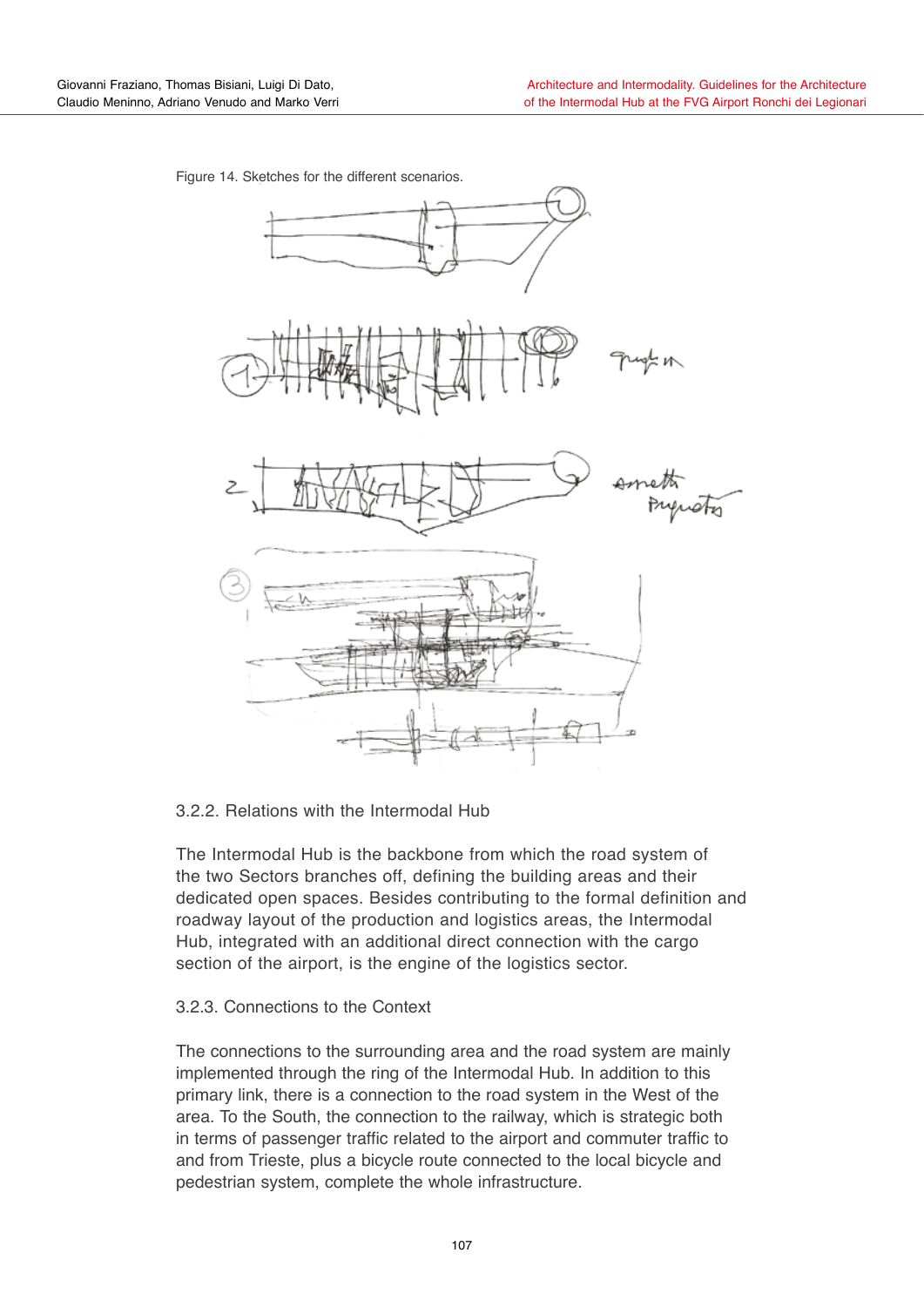#### 3.3. *Conclusions*

The Crisis Scenario represents the maximum sustainable development for the area concerned by the study. The production and logistics activities benefit from the opportunities offered by the simultaneous presence of the airport and the Intermodal Hub, with a saturation logic beyond which it would be necessary to expand the facilities beyond the limits of the investigation carried out so far.

#### 4. GENERAL CONCLUSIONS

At the conclusion of the three simulations, the study has found some characteristics and functional vocations in certain areas within the Sectors that undoubtedly can be defined as the invariants of the project. These are constituted by the filter areas on the perimeters of the Sectors, along the SS14 and along the Trieste-Venice railway line; the public green areas that structure the urban layout and the different settlement hypotheses; the main road system with "tangent rings" around the main ring of the Intermodal Hub; the general urban layout that identifies the Intermodal Hub as the centre of gravity of all possible solutions for development of the East and West Sectors. By contrast, it is possible to identify the system variables, mainly constituted by the areas that constitute the "heart" of the use foreseen for each scenario. It is believed that this aspect is important for the "success" of the proposed urban configurations, since it provides a considerable degree of freedom to the business initiatives and needs envisaged for each Sector. This high level of customization of the settlement model and the technical and productive organization will potentially boost the demand for settlement in the Sectors, if accompanied by incentives related to interventions that focus on rational land use, environmental quality and landscape qualification.

#### **Awards**

*This essay was awarded Honorable Mention at the 2015 THE PLAN Best Paper Award contest. – Ed.*

#### **Note**

The project of the Intermodal Hub of Ronchi dei Legionari was chosen as a finalist for the GLOBAL AIR RAIL AWARDS in Oslo in 2014 and in Toronto in 2015. Selected by an international panel of qualified experts in the field, it was one of the finalists for two of the nine categories of the event: Concept of the Year and Project of the Year, obtaining the second place in the final ranking. The Global Air Rail Awards reward the design and implementation of the best airport intermodal facilities in the world. The jury expressed its appreciation for the medium and long-term vision of the entire project, thanks to which "it will be possible to achieve positive results, both from the logistical and the environmental. Standpoints. Exploring in depth the strategic vision of the intervention, the project has highlighted its landscape characteristics and the definition of evolutionary scenarios that, offering a broad spectrum of potential uses of the adjacent sectors, will be able to adapt to different future economic conditions."